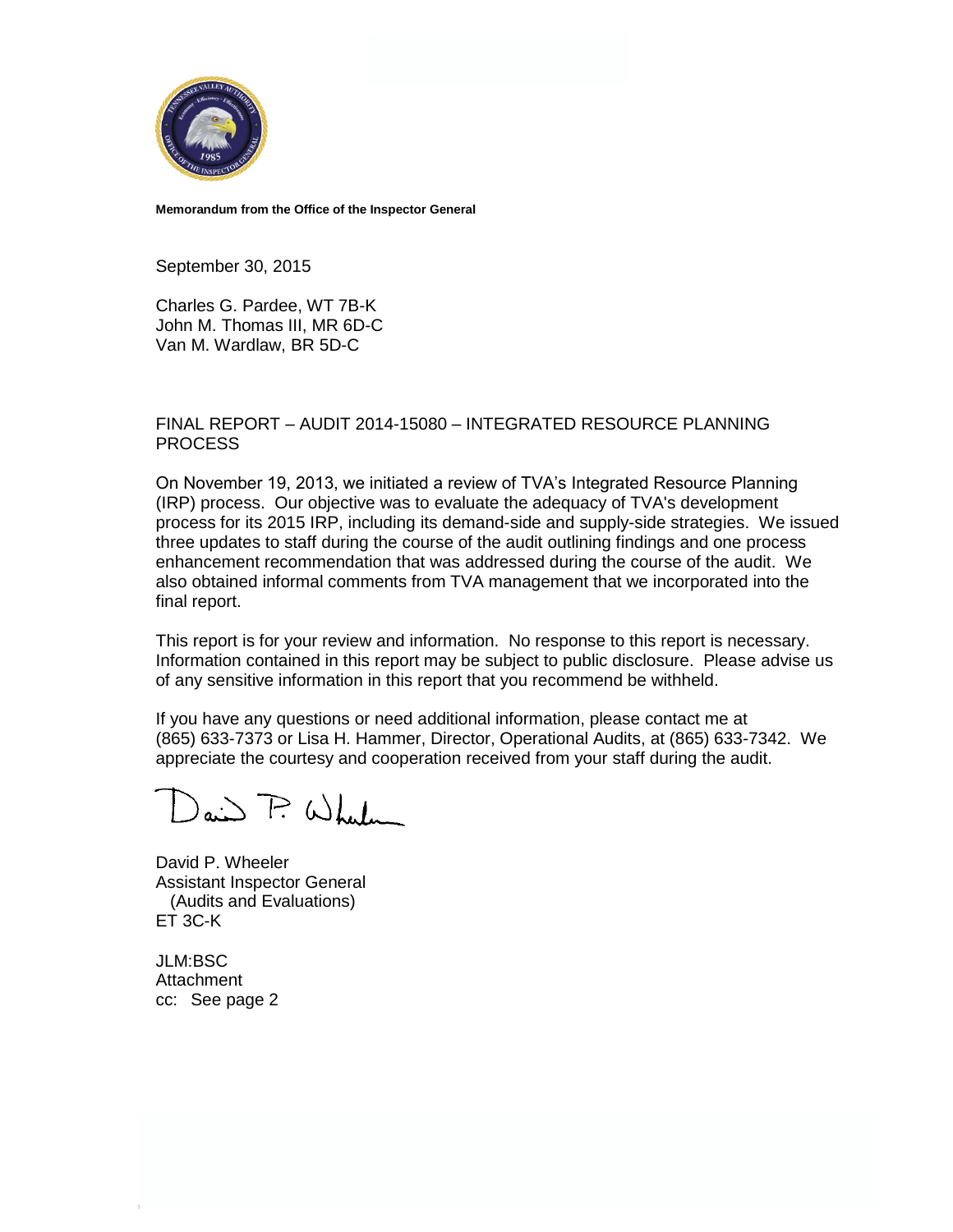Charles G. Pardee John M. Thomas III Van M. Wardlaw Page 2 September 30, 2015

cc: (Attachment) John J. Bradley, OCP 6D-NST Brenda E. Brickhouse, BR 4A-C Gary S. Brinkworth, MR 3K-C James R. Dalrymple, LP 3K-C Robert M. Deacy, Sr., LP 5D-C Joe P. Grimes, LP 3R-C Joseph J. Hoagland, WT 9D-K John M. Hoskins, WT 9B-K William D. Johnson, WT 7B-K Dwain K. Lanier, MR 3K-C Justin C. Maierhofer, WT 7B-K John J. McCormick, Jr., BR 4D-C Richard W. Moore, ET 4C-K R. Windle Morgan, WT 4D-K Charles P. Nicholson, WT 11D-K Scott D. Self, MR 3M-C TVA Board of Directors Jacinda B. Woodward, MR 3H-C OIG File No. 2014-15080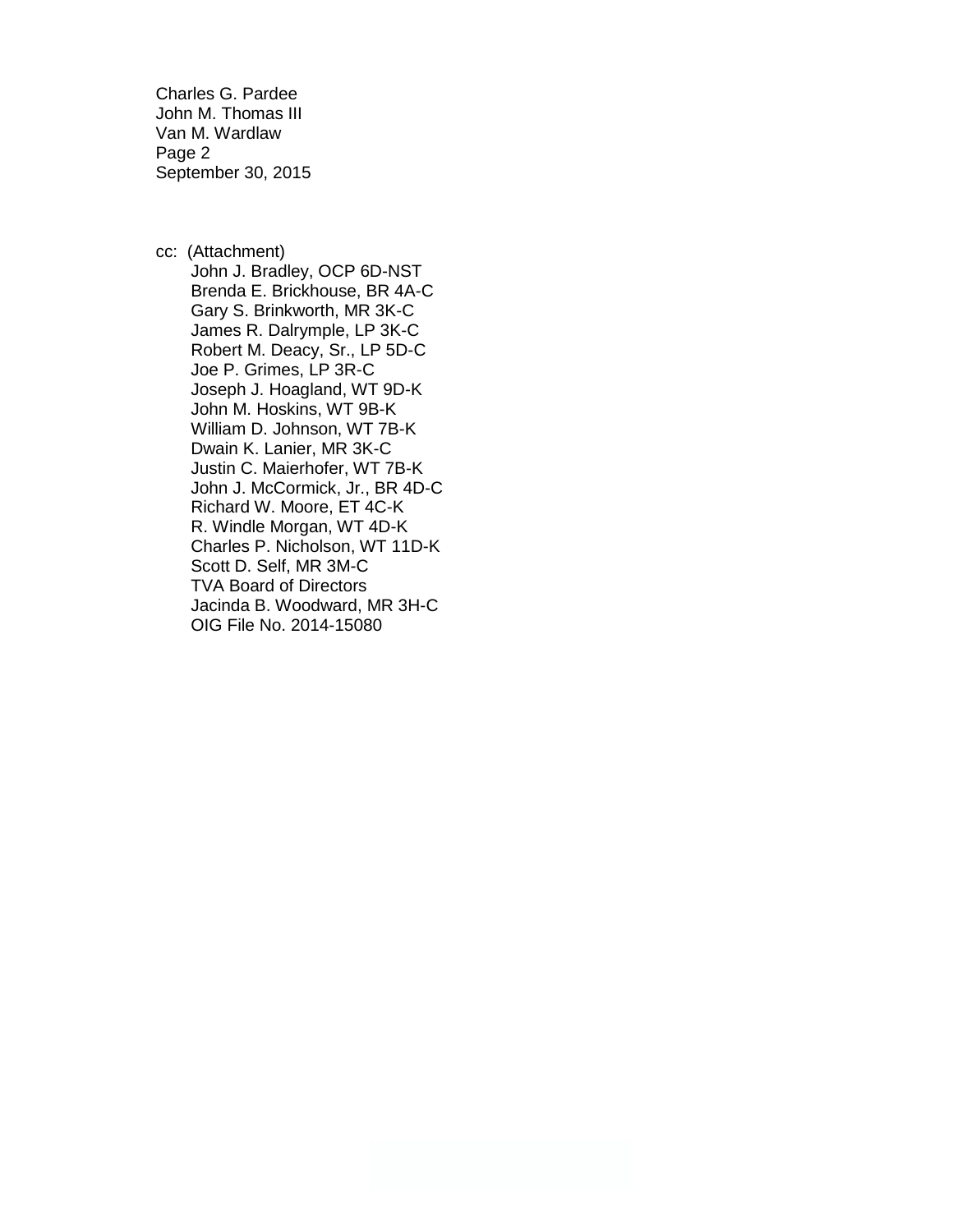

Office of the Inspector General

# *Audit Report*

To the Executive Vice President and Chief Operating Officer, Executive Vice President and Chief Financial Officer, and the Executive Vice President, External Relations

# **INTEGRATED RESOURCE PLANNING PROCESS**

Audit Team Operational Audits

Audit 2014-15080 September 30, 2015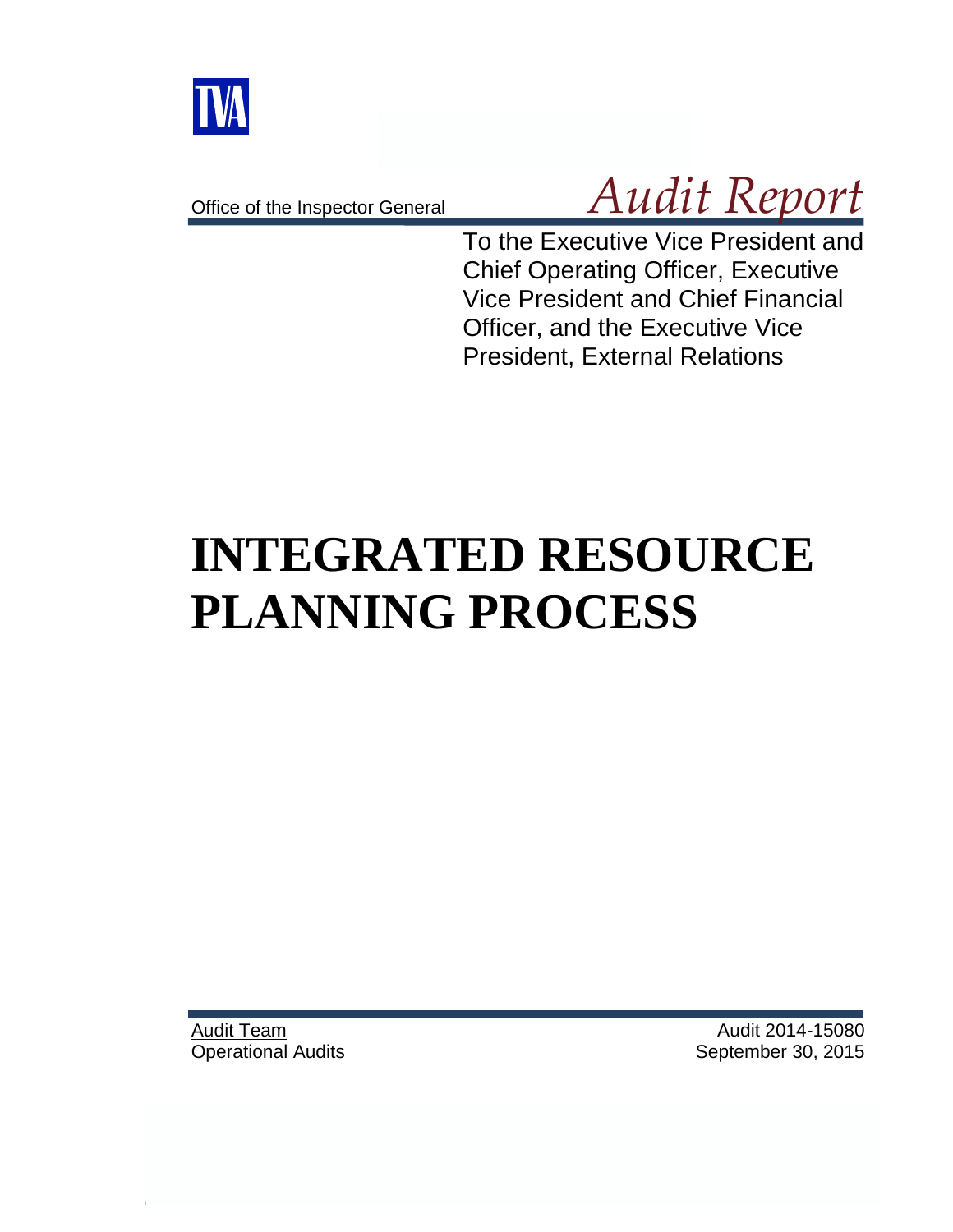# **ABBREVIATIONS**

| <b>ACEEE</b>    | American Council for an Energy-Efficient Economy |
|-----------------|--------------------------------------------------|
| <b>AEO</b>      | <b>Annual Energy Outlook</b>                     |
| CO <sub>2</sub> | <b>Carbon Dioxide</b>                            |
| EE              | <b>Energy Efficiency</b>                         |
| <b>EEDR</b>     | <b>Energy Efficiency and Demand Response</b>     |
| <b>EEIX</b>     | <b>Energy Efficiency Information Exchange</b>    |
| <b>EIA</b>      | <b>Energy Information Administration</b>         |
| <b>EIS</b>      | <b>Environmental Impact Statement</b>            |
| <b>EPA</b>      | <b>Environmental Protection Agency</b>           |
| <b>ERM</b>      | <b>Enterprise Risk Management</b>                |
| <b>GAO</b>      | <b>Government Accountability Office</b>          |
| <b>HVDC</b>     | <b>High-Voltage Direct Current</b>               |
| <b>IRP</b>      | <b>Integrated Resource Plan</b>                  |
| <b>IRPWG</b>    | Integrated Resource Plan Working Group           |
| <b>NEPA</b>     | <b>National Environmental Policy Act</b>         |
| <b>NERC</b>     | North American Reliability Corporation           |
| <b>NRC</b>      | <b>Nuclear Regulatory Commission</b>             |
| O&M             | Operating and Maintenance                        |
| <b>PSP</b>      | Power Supply Plan                                |
| <b>PVRR</b>     | <b>Present Value of Revenue Risk Requirement</b> |
| <b>RERC</b>     | <b>Regional Energy Resource Council</b>          |
| <b>SEIS</b>     | Supplemental Environmental Impact Statement      |
| <b>TVA</b>      | <b>Tennessee Valley Authority</b>                |
| <b>TVRIX</b>    | Tennessee Valley Renewable Information Exchange  |
| U.S.            | <b>United States of America</b>                  |
| <b>VP</b>       | <b>Vice President</b>                            |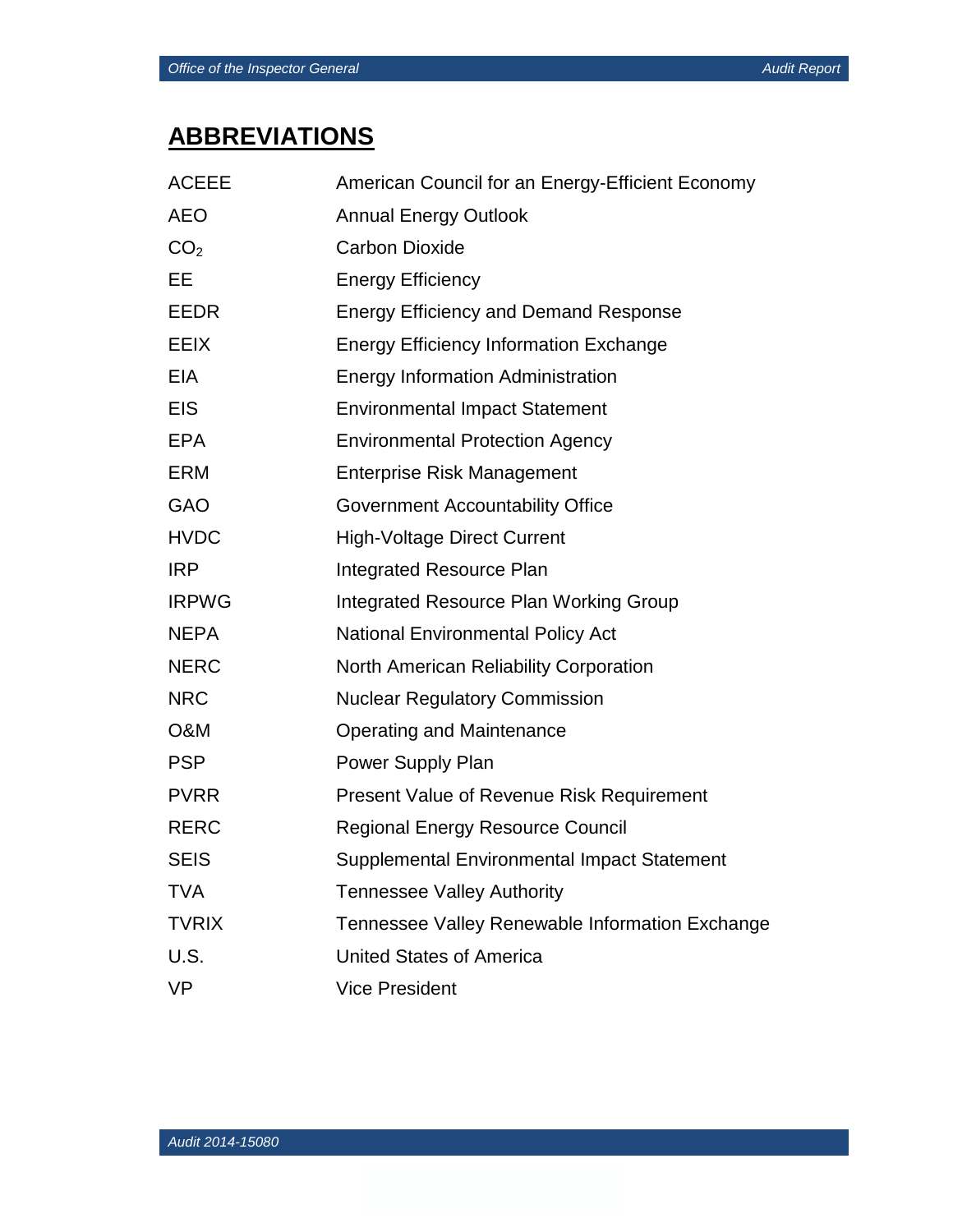# **TABLE OF CONTENTS**

## **APPENDICES**

- A. OBJECTIVE, SCOPE, AND METHODOLOGY
- B. COMPARISON OF TVA 2015 IRP PRACTICES TO OTHER IRP **PRACTICES**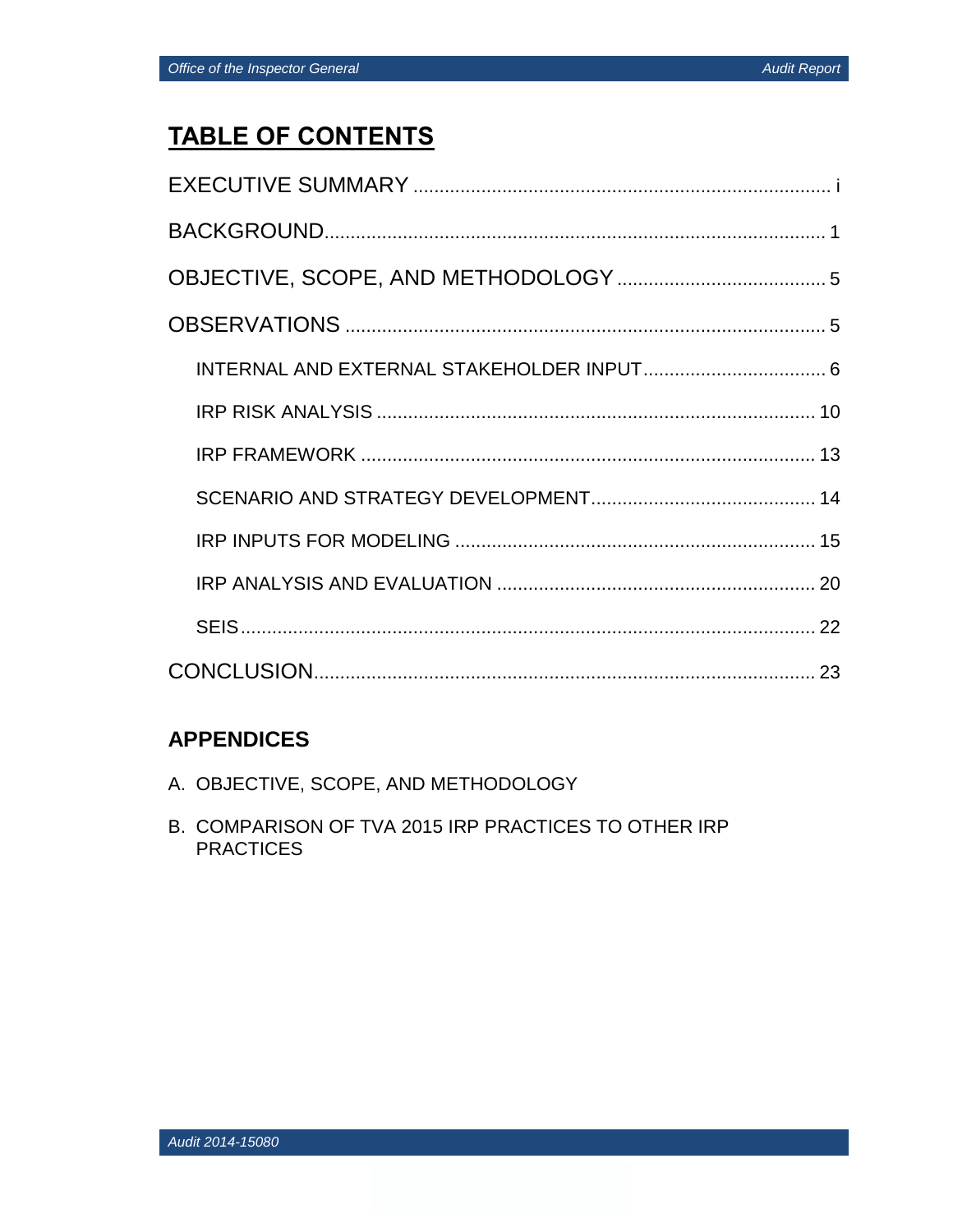

## **Executive Summary**

## **Why the OIG Did This Audit**

The Tennessee Valley Authority (TVA) develops an Integrated Resource Plan (IRP) to guide the organization in meeting future energy demand. Development of the IRP contains steps for (1) obtaining internal and external stakeholder input, (2) identifying data to be included as inputs into the plan, (3) modeling the information, and (4) evaluating the modeling results. TVA began an update of the 2011 IRP and associated Environmental Impact Statement in October 2013 due to significant changes within the electric industry and TVA.

Due to the importance of the IRP as a directional document for TVA's future, we evaluated the adequacy of TVA's development process for the 2015 IRP, including demand-side and supply-side strategies. The scope of our audit included the commencement of the IRP process on October 31, 2013, through the IRP's approval by the TVA Board of Directors on August 21, 2015, and the corresponding Supplemental Environmental Impact Statement (SEIS). We conducted this audit in conjunction with the development of the IRP, periodically providing results of our analysis to TVA management.

### **What the OIG Found**

We determined TVA's process for developing the 2015 IRP was adequate in considering potential future uncertainties and associated responses. Specifically, we determined the IRP project team:

- Met stakeholder input objectives by engaging numerous stakeholders and incorporating public opinions into the development of the IRP.
- Considered project risks, including those related to project management, and incorporated practices commonly seen in integrated planning processes, as well as best practices, into the IRP.

In our opinion, the IRP team is improving on integrated resource planning efforts as the 2015 IRP incorporated lessons learned from development of the 2011 IRP, where applicable. Additionally, we determined scenario and strategy development and consideration of IRP inputs were consistent with those of other organizations. TVA developed metrics to analyze the portfolios generated in the 2015 IRP that reflected stakeholder input, where applicable, and were consistent with TVA's strategic mission and imperatives. Lastly, we determined considerations included in the SEIS were adequate.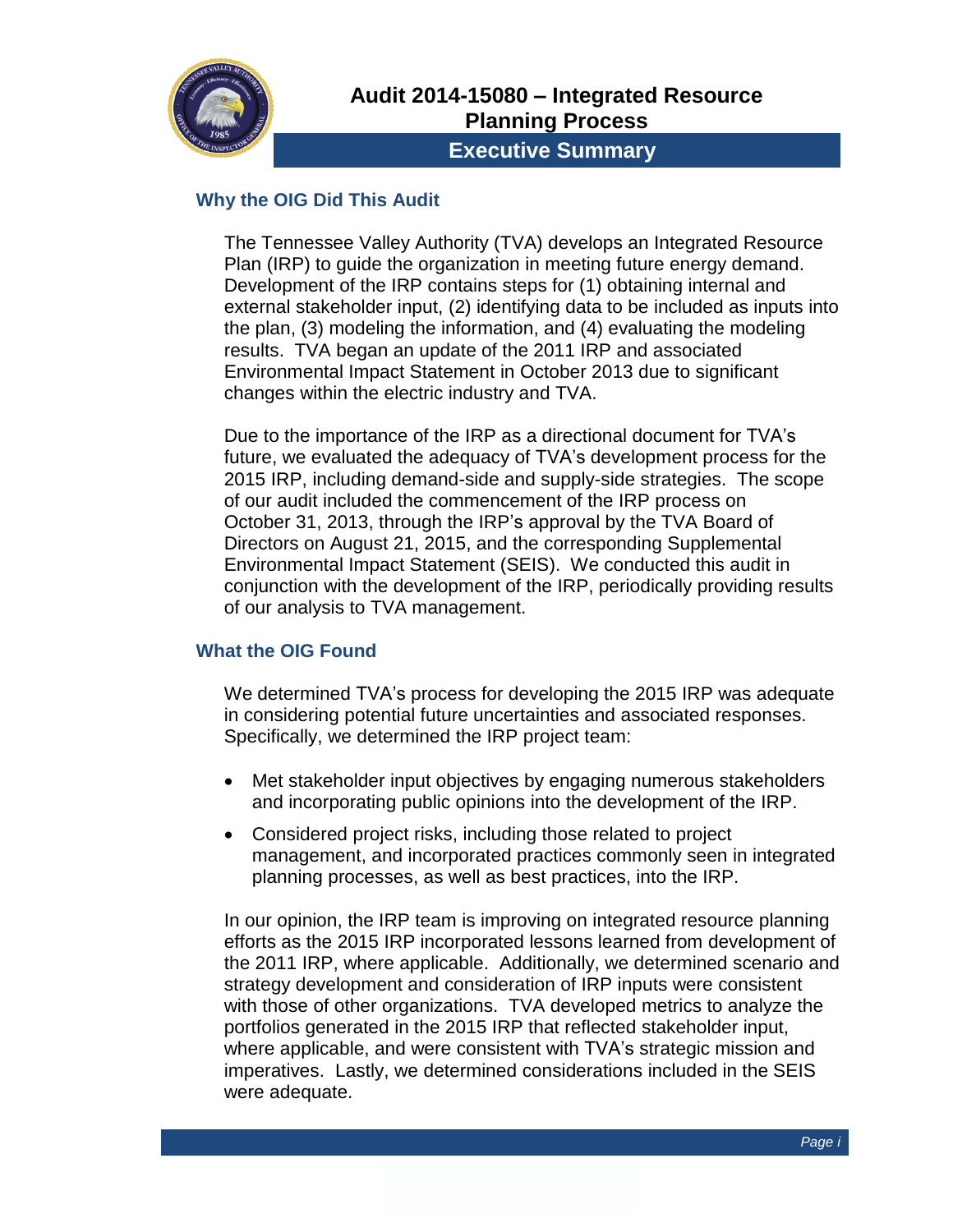

## **Audit 2014-15080 – Integrated Resource Planning Process**

## **Executive Summary**

There are many considerations in planning for unforeseen events spanning 20 years into the future. In our opinion, TVA's process for developing the 2015 IRP adequately considered alternative scenarios and strategies to develop such a tool. Collaboration with external stakeholders not only enhanced the planning process but also served to educate the public about resource planning at TVA. While all parties in the process did not always agree on decisions made, the collaboration exhibited by internal and external stakeholders was a testament to the dedication of these individuals to aid in the creation of a robust IRP.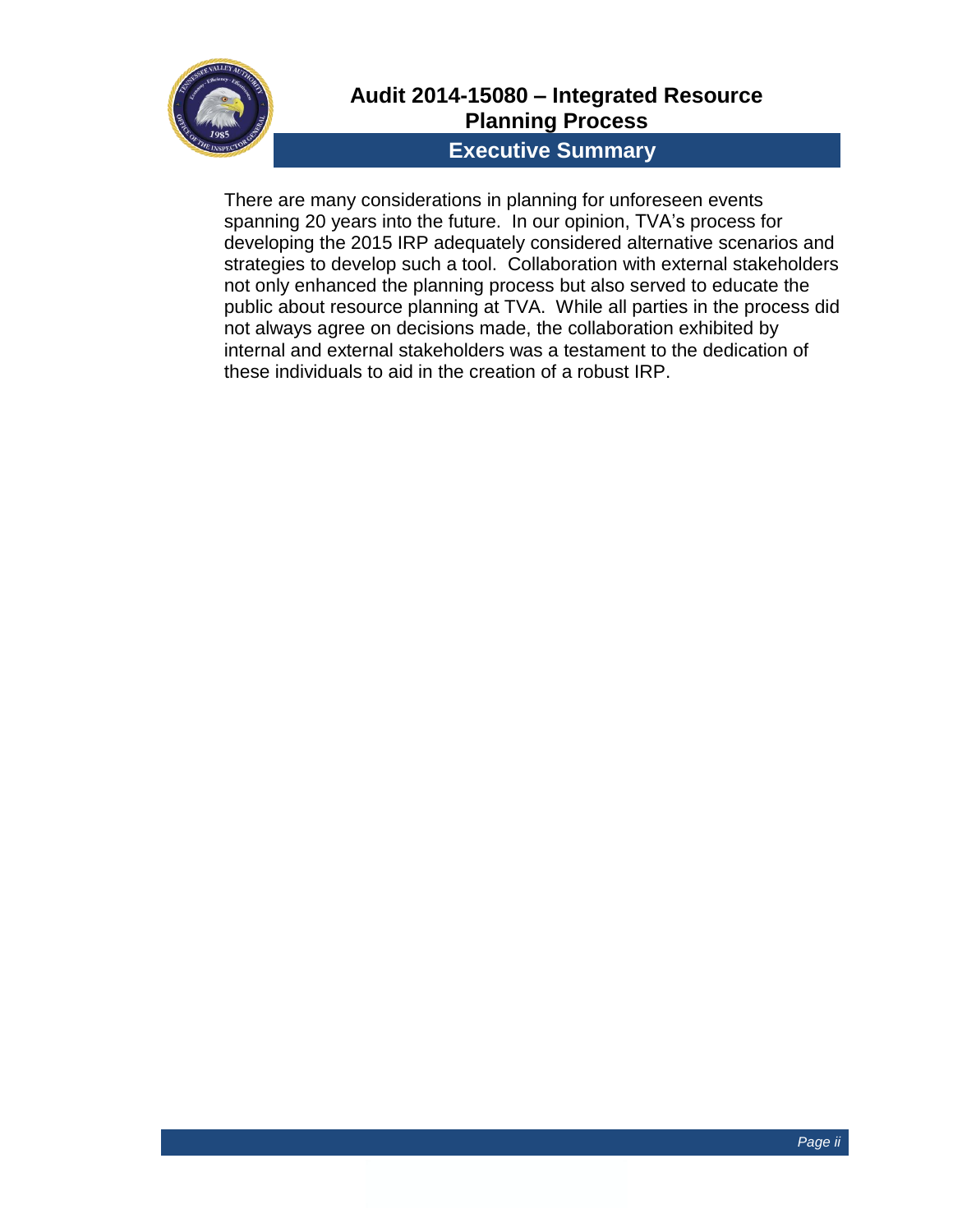## **BACKGROUND**

The Tennessee Valley Authority (TVA) develops its Integrated Resource Plan (IRP) to guide the organization in meeting future energy demands. The IRP developed by TVA in response to potential industry restructuring, referred to as Energy Vision 2020, was published in December 1995. The stated purpose of this IRP was to be a "roadmap for meeting the energy needs of its customers during the next 25 years with economical and environmentally sound energy choices." TVA cited three factors for producing Energy Vision 2020, including the impact of TVA decisions on stakeholders' quality of life and competitive successes of area businesses and industry, changes in the utility industry such as the concept of open access,<sup>1</sup> and TVA's position in a competitive environment.

Built from the foundation established in Energy Vision 2020, in March 2011, TVA issued a 20-year IRP, referred to as TVA's Environmental and Energy Future. The purpose of the March 2011 IRP was to aid TVA in becoming one of the nation's leading providers of low-cost and cleaner energy by 2020. The recommended planning direction of the 2011 IRP included expansion of energy efficiency and demand response (EEDR), additional pumped-storage capacity, increased contribution of nuclear generation, and utilization of natural gas as an intermediary supply source. Additionally, TVA published an Environmental Impact Statement (EIS) reflecting the potential impacts of the IRP contents on the environment as required by the National Environmental Policy Act (NEPA). The EIS detailed the impact of potential actions resulting from the 2011 IRP on areas such as water quality and land use requirements.

TVA personnel created the 2011 IRP with the intention of developing the scope of the next IRP in 2015. However, according to TVA employees, TVA management decided to update the plan earlier due to significant changes within the electric industry and TVA. These changes included abundant natural gas supplies from shale deposits, a decline in electricity demand growth across the industry and within the Tennessee Valley, a new schedule for completing Watts Bar Nuclear Plant Unit 2, TVA's clean-air commitments,<sup>2</sup> industry changes in areas such as distributed generation and EEDR, and more stringent environmental requirements. In addition to updating the IRP, TVA personnel updated the 2011 EIS and issued the 2015 Supplemental Environmental Impact Statement (SEIS).

 **<sup>1</sup>** Open access was a concept introduced by the National Energy Policy Act of 1992 and the Federal Energy Regulatory Commission. Open access provides wholesale customers and suppliers access to virtually all of the nation's transmission systems.

<sup>2</sup> These commitments included the retirement of less efficient coal capacity by 2019, which resulted from a settlement with the Environmental Protection Agency (EPA), effective June 13, 2011.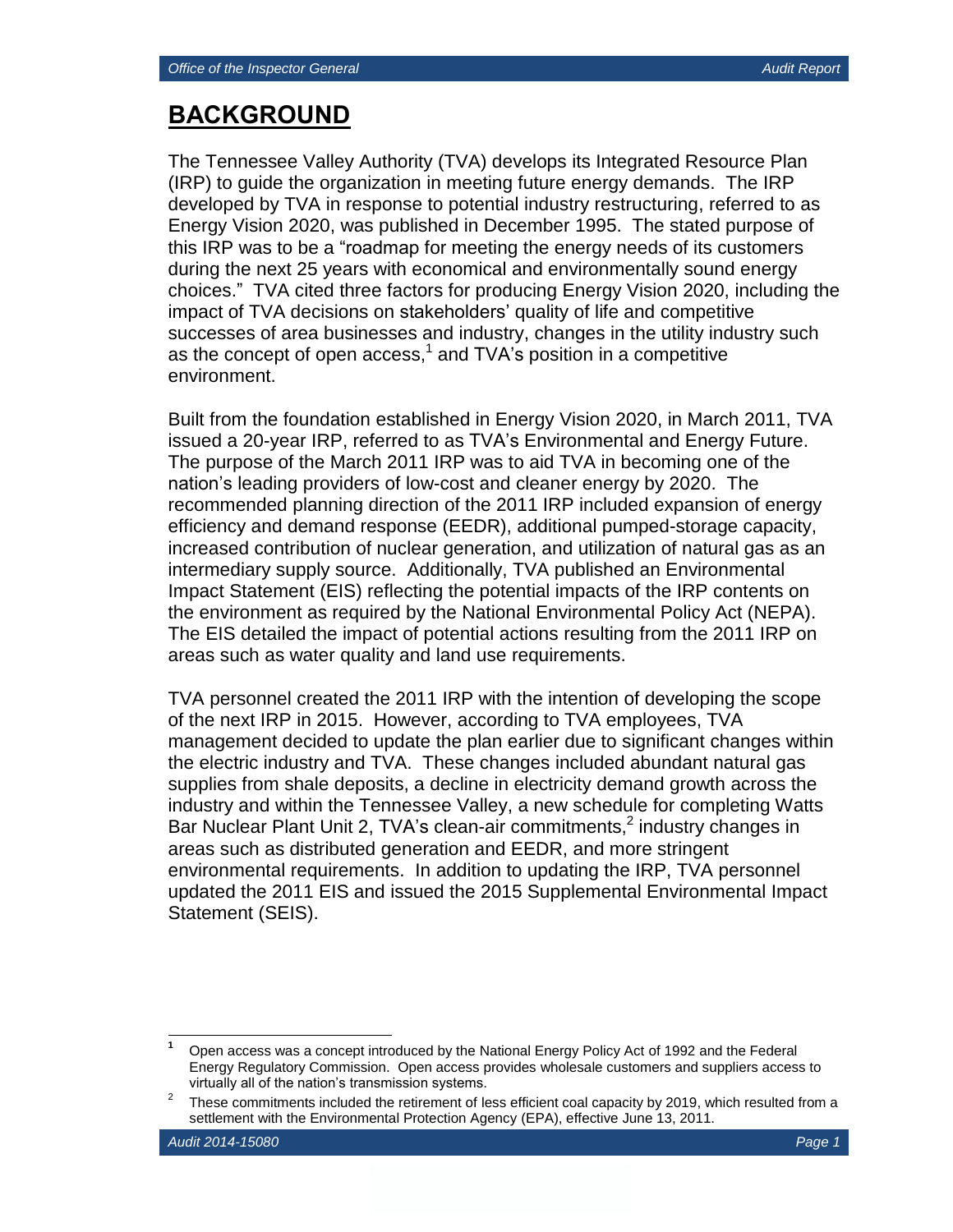## **TVA'S 2015 IRP PROCESS**

TVA's plans for developing the 2015 IRP contained steps for (1) obtaining internal and external stakeholder input, (2) identifying data to be included as inputs into the plan, (3) modeling the information, and (4) evaluating the modeling results. The IRP planning process is managed by an External Relations Project Manager who leads a team<sup>3</sup> comprised of individuals from TVA's Enterprise Planning, External Relations, Operations, and Environment and Energy Policy organizations. Individuals from these organizations provide input, based on their knowledge and research, into the development of the IRP. Decisions made by this team during the IRP development are also vetted through the Executive Steering Committee, which consists of:

- Vice President (VP), Pricing and Contracts
- VP, Transmission Operations and Power Supply
- Associate General Counsel on Environment, Office of the General Counsel
- VP, Stakeholder Relations
- VP, Government Relations
- VP, Enterprise Planning
- Executive VP and Chief External Relations Officer, External Relations

One external source of information includes public comments obtained during the scoping phase of the IRP and after the issuance of the IRP draft. The objective of the scoping phase is to identify resource options, strategies, and future conditions that merit evaluation in the IRP process. Additional input is obtained from several stakeholder groups whose purpose is to provide input and feedback into the development of the potential futures TVA might face and associated strategies for addressing those futures. External stakeholder groups are also tasked with the responsibility of providing input and feedback on inputs to be included in the modeling of potential futures and associated strategies and the development of metrics used to evaluate modeling results. TVA also planned to utilize various consultants to help manage and evaluate development of the IRP.

The first step of the IRP process, after obtaining public scoping comments, is the development of study inputs and framework. The project team utilizes the strategic power supply plan (PSP), referred to in this IRP as the "Current Outlook," as the starting point for development of inputs. Using the information gathered from internal and external sources, the IRP team develops the scenarios and strategies that will be part of the IRP framework. The goal in developing a broad set of strategies and scenarios, as stated by TVA, is to "identify an energy resource plan that performs well under a variety of future conditions (e.g., a strong economy or a weak economy) thereby reducing the risk

*Audit 2014-15080 Page 2* 3 The team is also divided into subgroups, such as scenario, strategy, modeling, and metric teams.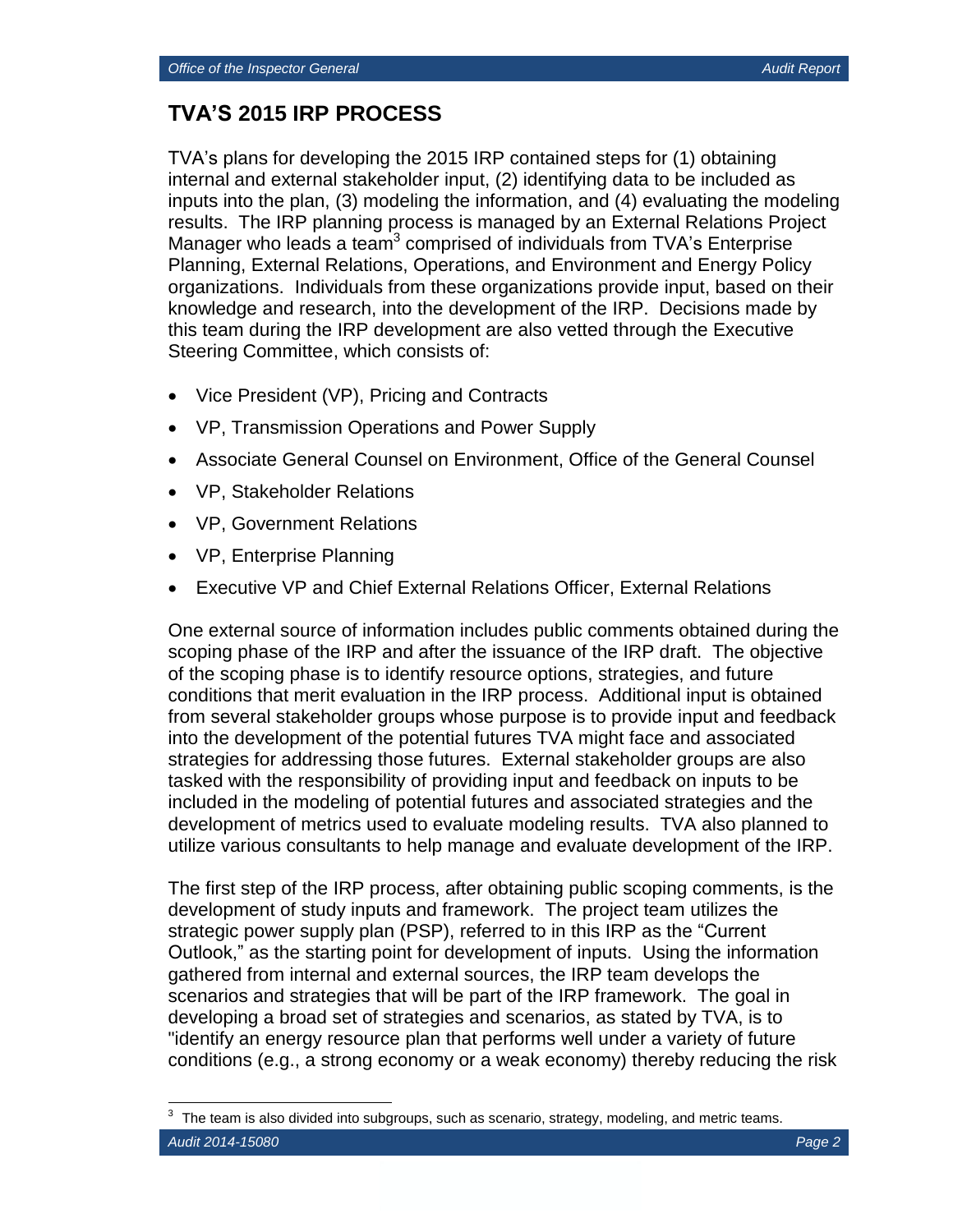that a selected strategy or plan would perform well under one set of future conditions, but poorly under a different set of conditions." Scenarios are plausible futures involving trends and/or factors (uncertainties)<sup>4</sup> over which TVA has no control. An example of a scenario would be a future in which rapid economic growth translates into higher than forecasted energy sales and resource expansion. These plausible futures are possible conditions, not future predictions, which should demonstrate adequate diversity among significant .<br>uncertainties.<sup>5</sup> Uncertainties usually fall within a reasonable, but possibly wide range, bounded by high and low industry projections. Valid scenario development requires participation by individuals from various disciplines, including some outside the utility field.

Strategies, on the other hand, are approaches to addressing capacity needs and reflect demand and supply attributes<sup>6</sup> over which TVA has control. An example of a strategy would be the use of electricity-generating resources that meet lower emissions targets. Attributes can be incorporated into the planning process as (1) TVA-defined timing, quantity, or constraint<sup>7</sup> values and/or (2) variables with values determined by optimization modeling software. The IRP team develops inputs such as generating resource data, including capital, operating and maintenance (O&M) as well as fuel costs, capacity amounts, operating characteristics, and purchased power prices for supply-side and demand-side options. The team also develops other planning information, including financial parameters and forecasts.

TVA uses the PI Plus model, a Regional Economic Models, Incorporated product,<sup>8</sup> to perform macro-economic modeling using inputs such as coal, gas, and oil prices; electricity prices; energy efficiency (EE) load information; and distributed generation and renewables load information. A part of the process for TVA is developing forecasts for economic data, including gross domestic product, nonfarm employment, customer count, system load, and energy demand. In addition, TVA utilizes other forecasting tools to generate commodity forecasts for the IRP. This information, along with the strategies and attributes, scenarios, and related uncertainties, serves as inputs into an optimization model, which creates portfolios referred to as capacity expansion plans, for each strategy/scenario combination.

 $\overline{\mathbf{4}}$ **<sup>4</sup>** Uncertainties are volatile, could significantly impact operations, and include commodity prices, environmental regulations, EEDR, and distributed generation potential.

**<sup>5</sup>** To address scenario diversity, TVA personnel evaluated the three uncertainties considered most likely to influence the resource plan: TVA sales, natural gas prices, and cost of carbon dioxide  $(CO<sub>2</sub>)$  regulation compliance.

**<sup>6</sup>** Attributes are a combination of resource assumptions, such as nuclear expansion, EEDR commitment, renewable resources, fleet reduction, market reliance, and/or energy storage.

<sup>&</sup>lt;sup>7</sup> Constraints may include minimum construction times, time requirements for transmission upgrades, fuel supply route and infrastructure limitations, and reliability (reserve margin) requirements.

<sup>8</sup> PI Plus is used to model "the multiplier effects of each strategy's expenditures that stimulate the regional economy and its electric bills." TVA's model has been tailored to the TVA region by county and optimized to capture the interindustry and interregional linkages with surrounding counties and the rest of the United States (U.S.).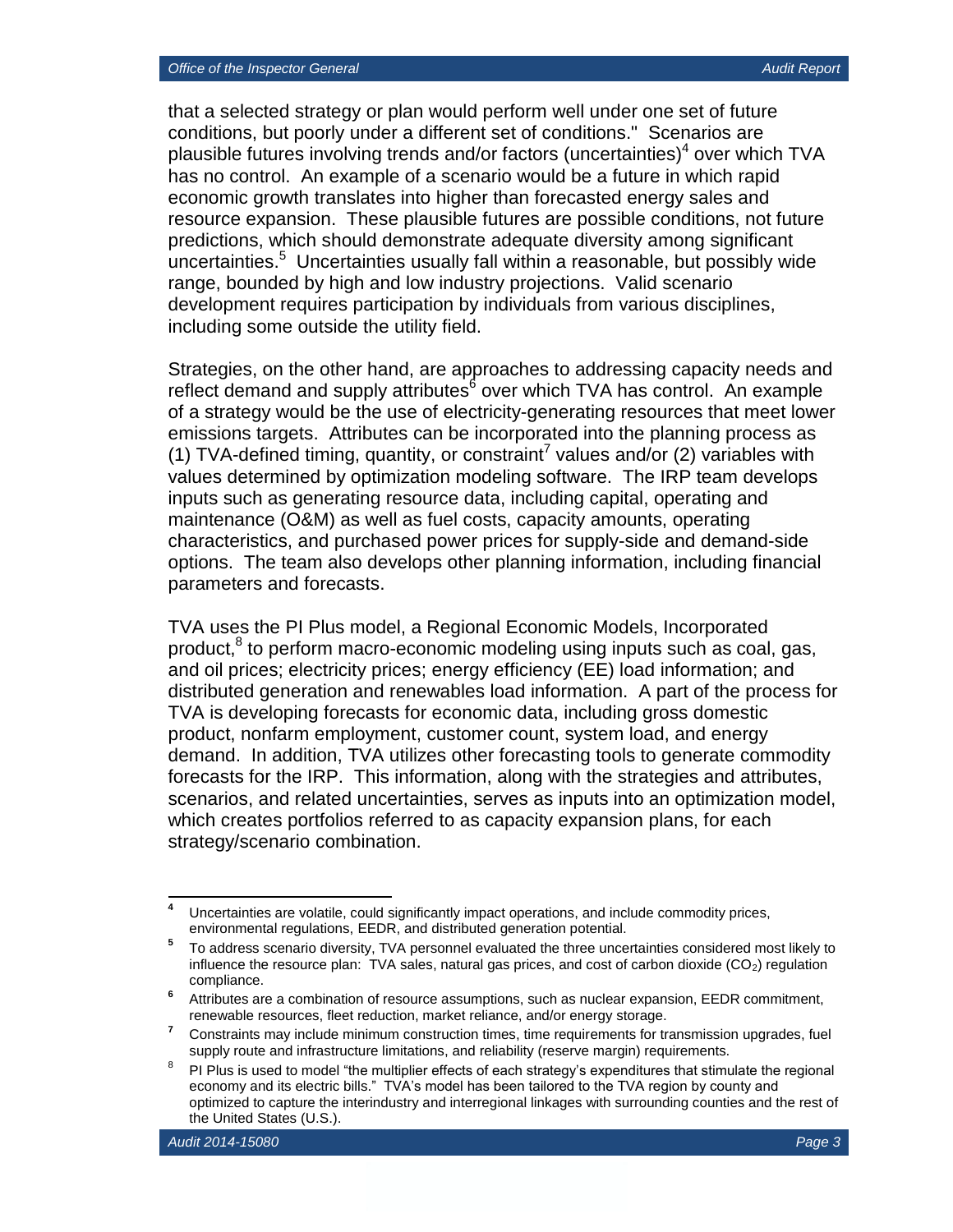The generation of portfolios is a two-step process containing development of optimized capacity expansion plans using System Optimizer<sup>9</sup> and then creation of a detailed financial analysis using MIDAS.<sup>10</sup> TVA uses stochastic<sup>11</sup> analysis within MIDAS to make sure a sufficient data range is considered. This software also utilizes Latin Hypercube sampling<sup>12</sup> to create parameters for each data input by calculating volatility, means revision rate, and distribution. Parameters are used to define various magnitudes from which MIDAS makes random selections to fill distribution curves. In addition, MIDAS generates financial information for each capacity expansion plan for each month and year within the 30-year period. The model optimizes the resource mix within each portfolio to minimize the present value of revenue requirements (PVRR) subject to constraints. TVA personnel then perform sensitivity analyses that represent probability studies around critical uncertainties and/or planning assumptions. 13 This allows variation in inputs over time in order to better simulate future uncertainty and evaluate risks.

The IRP team also develops various metrics to assess and compare the performance of planning strategies in each scenario. The metrics are designed to reflect quantitative and qualitative differences among the strategies. They typically include cost and risk factors and other indicators such as environmental, flexibility, and economic impacts that reflect important aspects of TVA's mission and its goals and priorities. After these steps have been developed and feedback from internal and external sources has been incorporated into the IRP, the IRP team identifies a preferred power supply mix. This information is presented to the TVA Board of Directors for approval.

TVA's current IRP was issued in draft March 2015 and unanimously approved by the TVA Board on August 21, 2015. $14$  TVA personnel considers the 2015 IRP a comprehensive study of how TVA might meet future energy and capacity needs beyond what can be met with existing energy resources in a variety of future environments. The goal of the IRP is to balance the objectives of TVA's overall mission while ensuring a diversified electricity generation mix.

<sup>-&</sup>lt;br>9 System Optimizer is a capacity optimization model that uses a simplified dispatch algorithm to compute production costs and a "representative hours" approach in which average generation and load values in each representative period within a week are scaled up appropriately to span all hours of the week and days of the months.

 $10$  MIDAS is a strategic planning software tool that uses a chronological production costing algorithm with financial planning data to assess plan cost, system rate impacts, and financial risk.

<sup>&</sup>lt;sup>11</sup> Stochastic analysis is a sophisticated analytical technique that allows for risk analysis by varying important drivers in multiple runs to create a distribution of total costs rather than a single point estimate.

 $12$  Latin Hypercube sampling is a statistical method for ensuring each probability distribution in the model is evenly sampled.

**<sup>13</sup>** Critical uncertainties and assumptions include commodity prices, load shapes, electricity demand, and plant availability.

<sup>&</sup>lt;sup>14</sup> TVA personnel planned to present the 2015 IRP to the TVA Board in May 2015; however, presentation was delayed until August 21, 2015.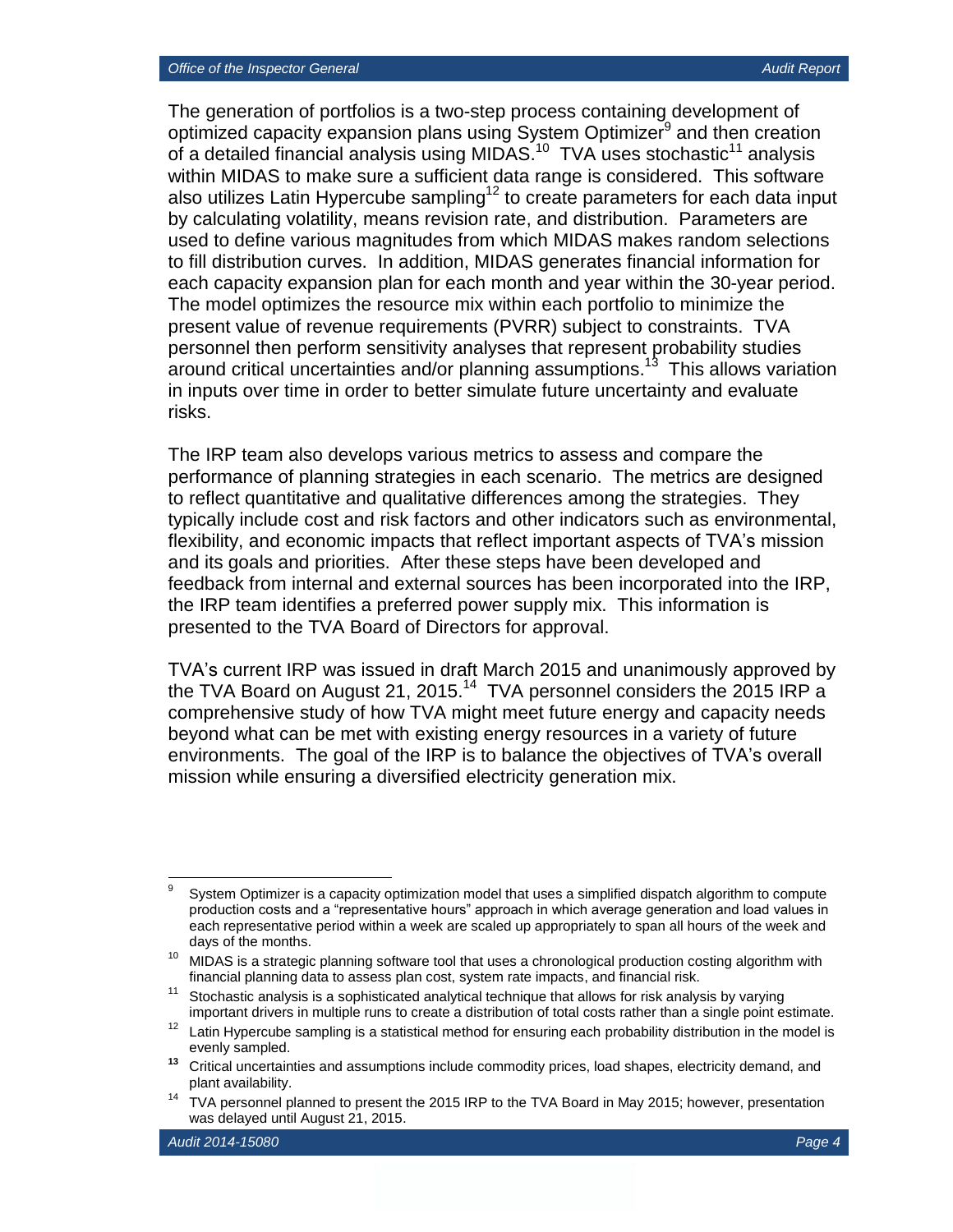## **OBJECTIVE, SCOPE, AND METHODOLOGY**

We evaluated the adequacy of TVA's development process for the 2015 IRP, including demand-side and supply-side strategies. The scope of our audit included the commencement of the IRP process on October 31, 2013, through the IRP's approval by the TVA Board on August 21, 2015, and the corresponding SEIS. We conducted this audit in conjunction with the development of the IRP, periodically providing results of our analysis to TVA management.

To evaluate the adequacy of the development process, we attended IRP team meetings and meetings with external stakeholders to observe the vetting of decisions made in the development of the IRP. We also compared IRP inputs to authoritative industry sources, such as the Energy Information Administration (EIA), <sup>15</sup> and assessed benchmarking information provided by ScottMadden management consultants. At specific milestones within the IRP, we provided the analysis of those observations to TVA so recommendations could be implemented throughout the process. We obtained an understanding of internal controls related to our audit objective but did not perform testing of controls. See Appendix A for more detail on the objective, scope, and methodology.

## **OBSERVATIONS**

Based on our observations and work performed, we determined TVA's process for developing the 2015 IRP was adequate in considering potential future uncertainties and associated responses. Specifically, we determined the IRP project team:

- Met stakeholder input objectives by engaging numerous stakeholders and incorporating public opinions into the development of the IRP.
- Considered project risks, including those related to project management, and incorporated practices commonly seen in integrated planning processes as well as best practices into the IRP.

In our opinion, the IRP team is improving on integrated resource planning efforts as lessons learned from the development of the 2011 IRP were incorporated into the 2015 IRP. Additionally, we determined scenario and strategy development and consideration of IRP inputs were consistent with those of other organizations. Our assessment of actions taken to develop the IRP and SEIS found that actions were adequate.

 $\overline{a}$ The EIA is part of the U.S. Department of Energy and is responsible for collecting, analyzing, and disseminating energy information to promote sound policymaking, efficient markets, and public understanding of energy and its interaction with the economy and the environment.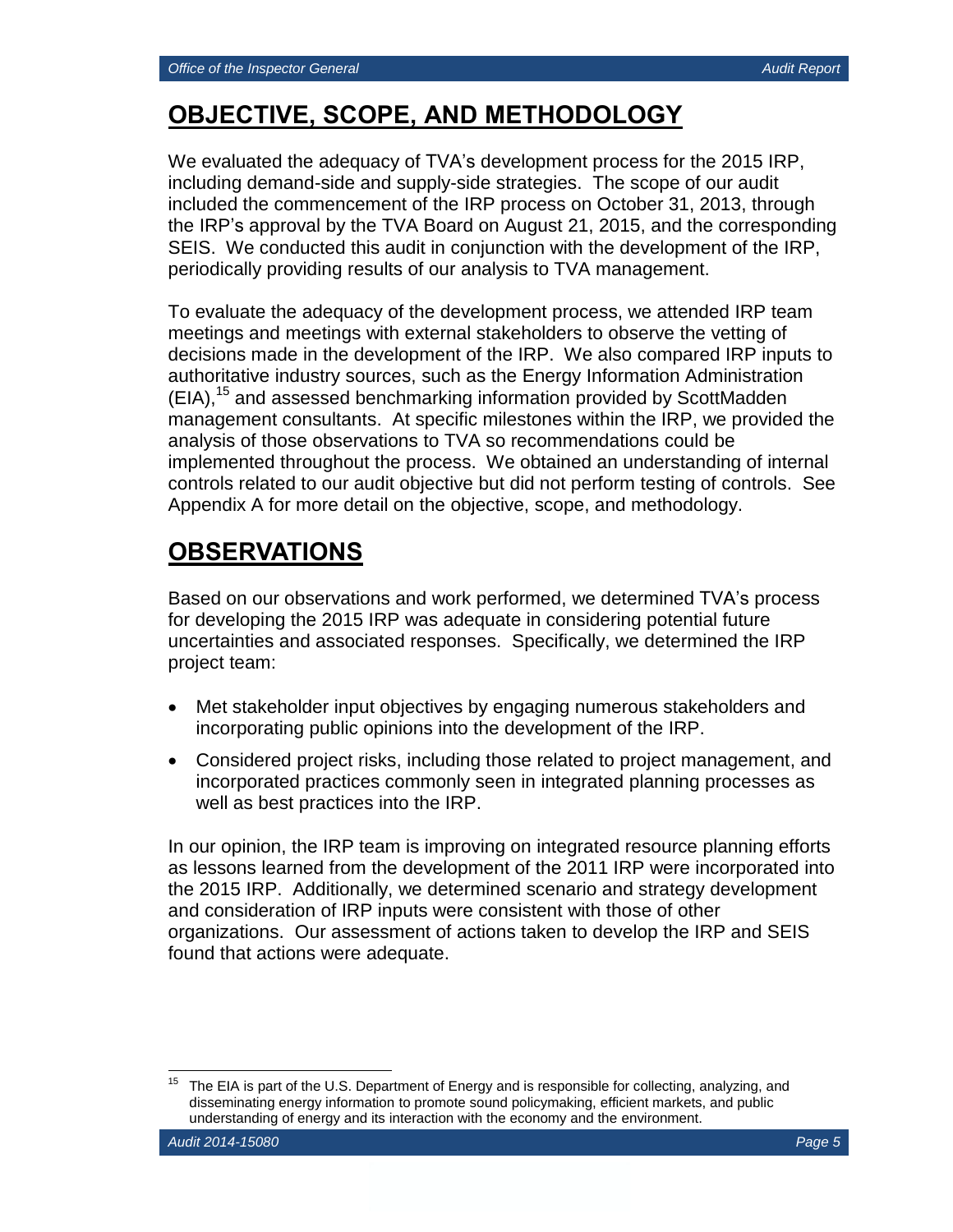## **INTERNAL AND EXTERNAL STAKEHOLDER INPUT**

Two of the IRP public involvement goals were to (1) engage numerous stakeholders with differing viewpoints throughout the process and (2) incorporate public opinion into the development of the IRP. We obtained process design documentation from the IRP Project Manager detailing the plan for obtaining input and feedback from both internal and external stakeholders. The process was designed to obtain public comments prior to development of the IRP and after the draft IRP was issued. The process design also allowed for creation of internal and external teams whose responsibilities were to offer input and provide feedback into the IRP development. Based on observations of internal and external stakeholder meetings, we confirmed both internal and external stakeholder input and feedback were obtained and considered by the IRP team. We also confirmed TVA engaged with elected officials; customers, including local power companies and direct serve customers; and the TVA Board as part of the IRP development.

#### **Internal Stakeholder Input**

To obtain internal stakeholder feedback, an IRP Executive Steering Committee and IRP internal teams were established to assist with vetting decisions and results. IRP internal teams included core, strategy, scenario, modeling, metric, document, and NEPA teams. The core team, consisting of the project team and key leaders from other TVA groups directly involved in the study, was initiated to manage the project. The scenario and strategy teams were cross-disciplinary teams comprised to develop scenarios and strategies for the IRP. Translation of scenario definitions into modeling parameters was the responsibility of the modeling team. This team included Enterprise Planning personnel responsible for developing modeling approaches and defining constraints for key assumptions. The metric team was initiated to develop metrics used to analyze the modeling results. The document team prepared IRP documentation, including the draft and final IRP, while development of the SEIS was the responsibility of the NEPA team. The IRP project team planned to keep the TVA Board informed of IRP decisions at TVA Board meetings and throughout the IRP process.

To determine whether the IRP project team obtained internal stakeholder input, we interviewed internal stakeholders, including those who (1) participated on IRP project teams, (2) served as Executive Steering Committee members or sponsors, and (3) represented strategic business units. We also observed the exchange of information between internal stakeholders by attending select scenario, strategy, modeling, and metric team meetings. These meetings contained discussions of internal and external stakeholder feedback used to develop and refine the IRP.

Early in our review, we noted the IRP team did not obtain input from TVA's Enterprise Risk Management (ERM) organization. The ERM organization evaluates and reports risks facing TVA with the goal of bringing awareness to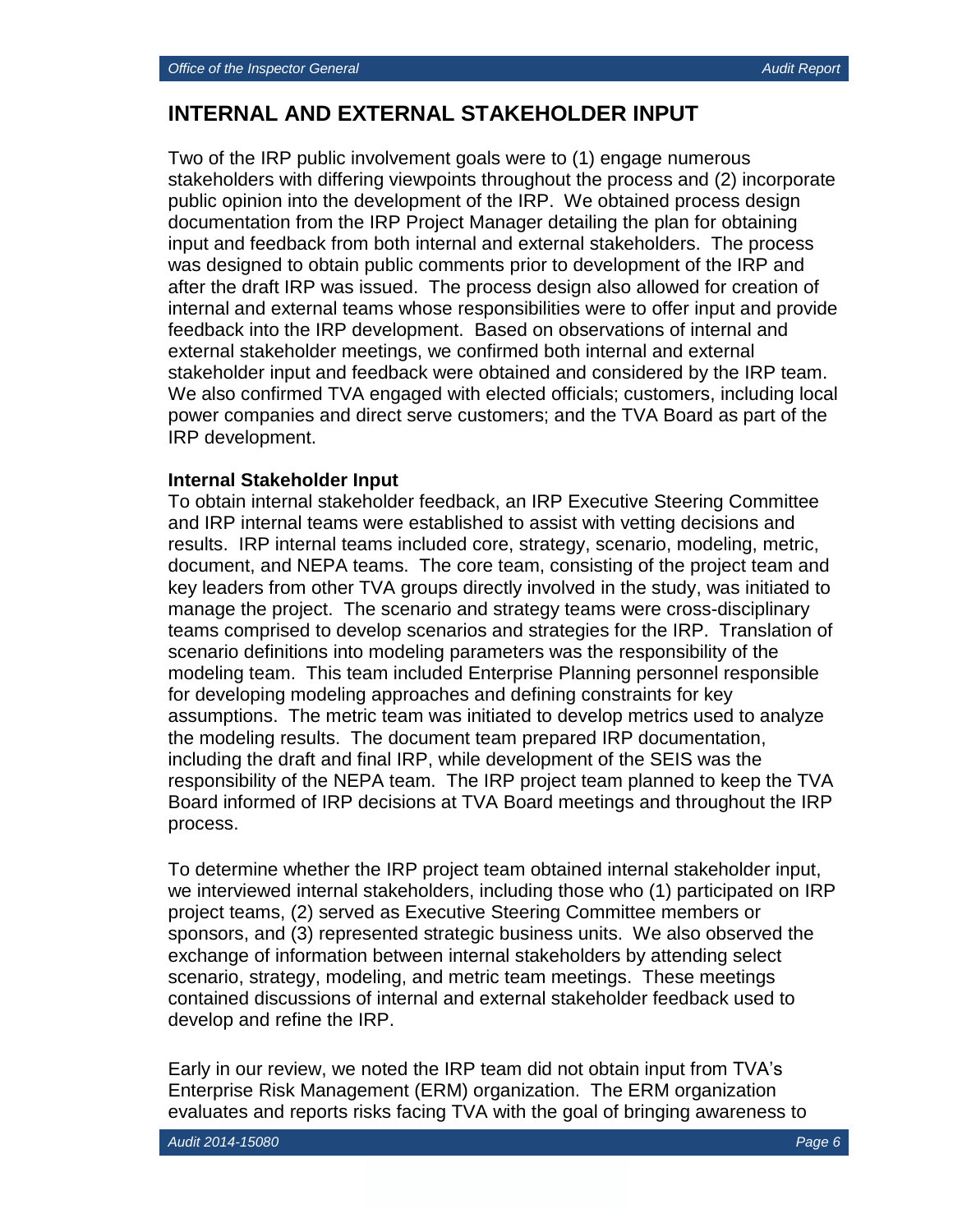enterprise-wide risks. Specifically, its mission is to provide TVA with a comprehensive perspective to more effectively identify and manage risks, capitalize on opportunities, and improve risk management behaviors at TVA. We discussed the importance of including this organization with the IRP Project Manager who agreed adding the ERM organization was a process enhancement. We observed ERM staff attended subsequent Integrated Resource Plan Working Group (IRPWG) meetings.

Throughout the IRP development, TVA staff kept the TVA Board informed on the process including significant developments. This included regular updates at External Relations Committee meetings, updates on key IRP milestones at TVA Board meetings, and answers to specific TVA Board questions. The updates included information on IRP-specific events, such as the EE seminar (as discussed on page 8), copies of TVA-developed press releases on the IRP, and the draft and final IRPs.

#### **External Stakeholder Input**

To obtain external stakeholder input, TVA established various stakeholder groups including the IRPWG, Energy Efficiency Information Exchange (EEIX), and the Tennessee Valley Renewable Information Exchange (TVRIX). The IRPWG was comprised of various representatives from institutions, such as the Kentucky Energy and Environment Cabinet, Partnership for Affordable Clean Energy, and various Chambers of Commerce. This group served as one of the external stakeholder groups who assisted with the vetting of scenarios, strategies, modeling, and metrics used to develop the IRP. The responsibility of the EEIX was to assist TVA with identifying EE best practices for consideration in the IRP. The EEIX was comprised of individuals representing state energy offices, nongovernment organizations, local power companies, and the Tennessee Valley Public Power Association. In conjunction, the TVRIX was tasked with the responsibility of providing TVA input on renewable options in the Tennessee Valley. Composition of this group included expertise from renewable energy interest groups, state government, and utilities.

In April 2013, the TVA Board formed a federal advisory committee, the Regional Energy Resource Council (RERC), for the purpose of providing advice on energy resource activities and priorities among competing objectives to the TVA Board and staff. The RERC is comprised of 20 members representing a broad range of views and interests, including environmental, industrial, business, consumer, educational, and community leadership interests. As part of their responsibility, the RERC was tasked with providing input into the IRP. TVA also developed plans for engaging with the public and elected officials. These included conducting public scoping sessions, quarterly briefings, and meetings with elected officials, when warranted.

#### Input From TVA External Stakeholder Groups

We attended select meetings with external stakeholders to determine whether input and feedback provided as part of the IRP process were incorporated, as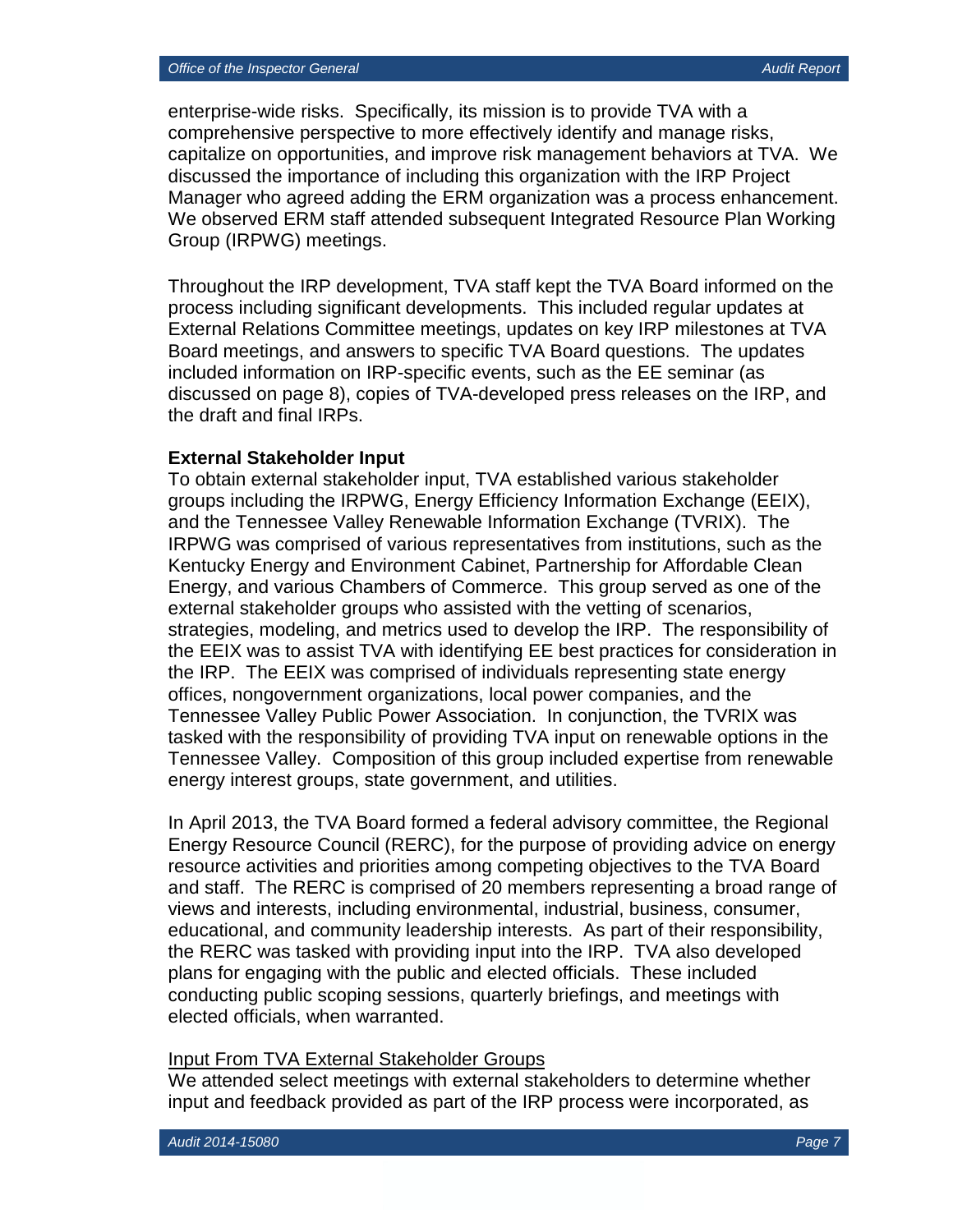applicable. Specifically, we observed meetings between the project team and IRPWG members containing discussion of input assumptions and IRP preliminary results. We also observed select EEIX and TVRIX meetings and obtained documentation from meeting discussions. These meetings contained input on renewables and EE, respectively, which served as a basis for the EE and renewables modeling.

Because of external stakeholder concerns regarding the amount of EE to be included in the 2015 IRP, TVA held a seminar in February 2015 at the Howard Baker Center on the campus of the University of Tennessee, Knoxville. The seminar provided detailed information on the EE modeling methodology and included EE presentations from stakeholders, ScottMadden EE benchmarking methodology, Navigant Consulting EE modeling presentations, and an EEfocused question and answer session with stakeholders. We also attended the TVA roundtable discussion hosted by U.S. Senators Lamar Alexander and Robert "Bob" Corker in May 2015, where TVA discussed its long-term power strategy, which included the IRP. Additionally, we noted three of TVA's key external stakeholders, the Tennessee Valley Public Power Association, Seven States Power Corporation, and the Tennessee Valley Industrial Committee, endorsed the IRP process during the August TVA Board meeting.

#### Input From the RERC

As part of their role in the review of the IRP, RERC members participated in a joint public session with the TVA Board where panel discussions were held on renewables, EE, and the utility landscape. A public listening session was also part of the agenda. By attending this, and other RERC meetings, we confirmed RERC member comments were considered in the IRP development, where applicable. We also reviewed feedback from RERC members concerning the IRP development process. Members of the RERC developed a statement read by the RERC Chairman at the August 2015 TVA Board meeting. The statement affirmed the 2015 IRP (1) identified resource solutions to allow TVA to provide reliable service and meet objectives of the study, (2) provided flexibility, (3) used innovative modeling practices, (4) made strides in improving the environmental profile and  $CO<sub>2</sub>$  emissions, and (5) involved multiple opportunities for public review and comment.

#### Input From the Public and Elected Officials

In our opinion, TVA engaged extensively with the public during the IRP and SEIS development processes. To begin the 2015 IRP process, TVA filed a Notice of Intent in the Federal Register on October 31, 2013, opening the scoping period for the IRP, which ended November 22, 2013. As this was a supplementary EIS issuance, a public scoping period was not required; however, TVA decided to conduct a public scoping period to increase public involvement in the process. TVA issued a news release informing the public about IRP public scoping sessions, and TVA hosted two public scoping sessions that included webinars in October 2013 and November 2013. As part of the public scoping process, TVA accepted written comments through various methods including mail, e-mail, and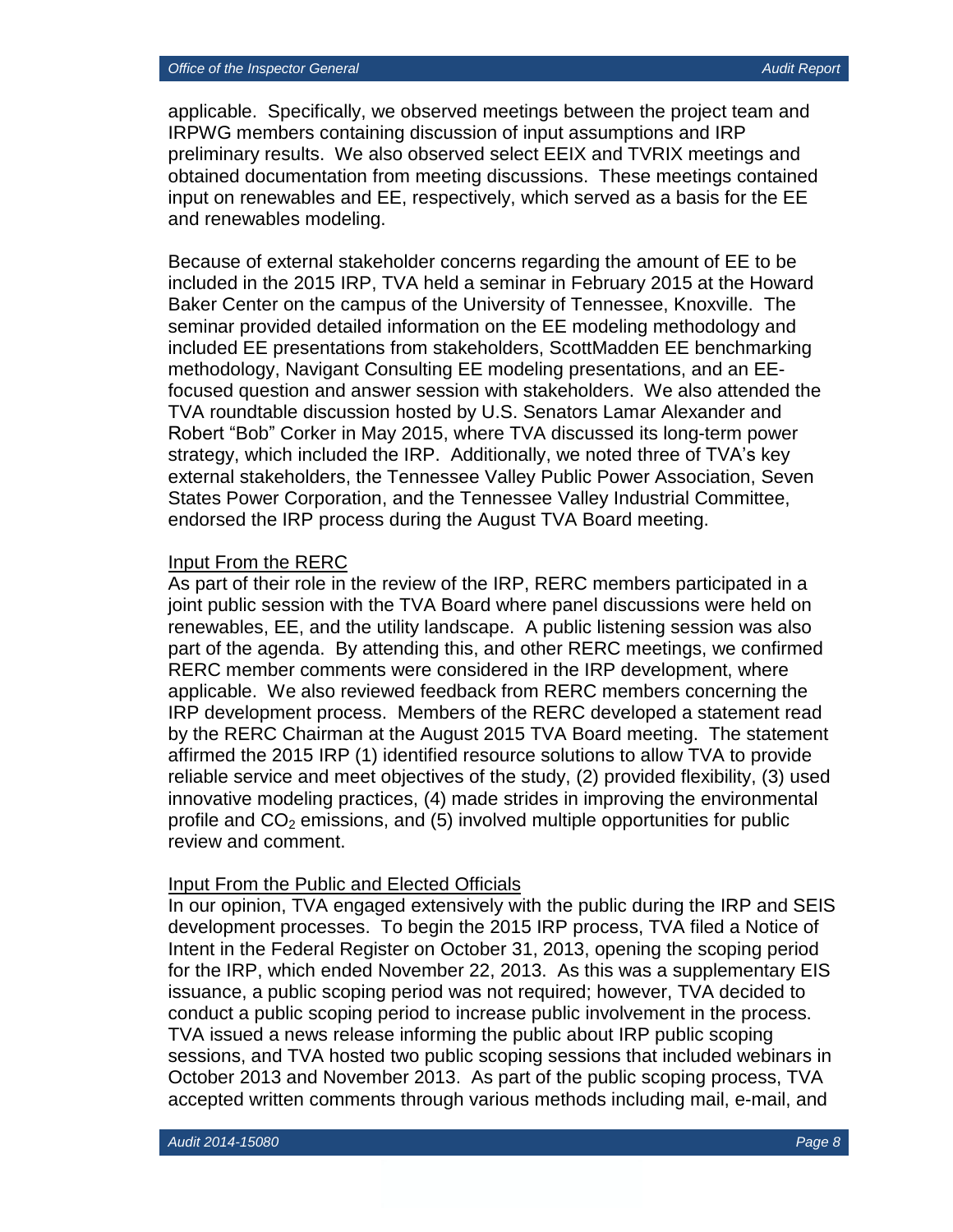fax. After comments were obtained, TVA published a report in June 2014 introducing the IRP and programmatic EIS processes. This report included the assembly of the 1,156 comments obtained during the public scoping session. We attended both sessions and reviewed comments related to energy resources (e.g., coal, nuclear, wind) and the IRP analysis process.

As the IRP and SEIS were developed, TVA held three public update sessions in March, June, and November 2014 that were also available via webinar. We attended these sessions and determined each included a presentation on the progress of the IRP and SEIS as well as a moderated question and answer session. On March 13, 2015, a Notice of Availability was published in the Federal Register announcing the draft SEIS and initiating the public comment period ending April 27, 2015. During this time period, TVA hosted seven public sessions in locations across the Tennessee Valley. At these sessions, TVA presented an overview of both the draft IRP and SEIS and held a moderated question and answer session with a panel of TVA subject matter experts. TVA also accepted written comments through various methods including mail, e-mail, and fax.

As part of the final SEIS, TVA produced a document titled "2015 Final Supplemental Environmental Impact Statement Volume 2 – Responses to Comments on the Draft EIS." TVA received about 200 comment submissions signed by more than 2,400 individuals, which TVA staff synthesized into about 180 statements. TVA provided responses to these comments by category. Categories included editorial comments, energy resource options, environmental impacts, greenhouse gas emissions, integrated resource planning, and NEPA compliance/adequacy. TVA's responses included answers to questions and, where appropriate, revisions to the final IRP. As part of the process and in conjunction with stakeholder feedback, TVA ran sensitivities paralleling areas where stakeholders had questions between the draft and final IRP.

We interviewed the IRP Project Manager and determined that TVA also engaged with elected officials throughout the IRP process. According to the IRP Project Manager, engagement included (1) Government Relations and External Relations staff informally updating various groups in state governments, (2) TVA management briefing of congressional staffers on the final IRP, (3) Customer Delivery staff informally keeping local government and distributors informed on the process, and (4) the NEPA Compliance Specialist informally updating the EPA. We did not obtain documentation of nor observe these meetings; however, we noted local officials had representation on the external stakeholder groups and RERC.

In our opinion, TVA had a high level of internal and external stakeholder engagement in the IRP and SEIS development processes. TVA illustrated this commitment to stakeholder engagement by providing multiple opportunities for input from stakeholders, considering various viewpoints throughout both processes, and providing responses to stakeholder questions and challenges.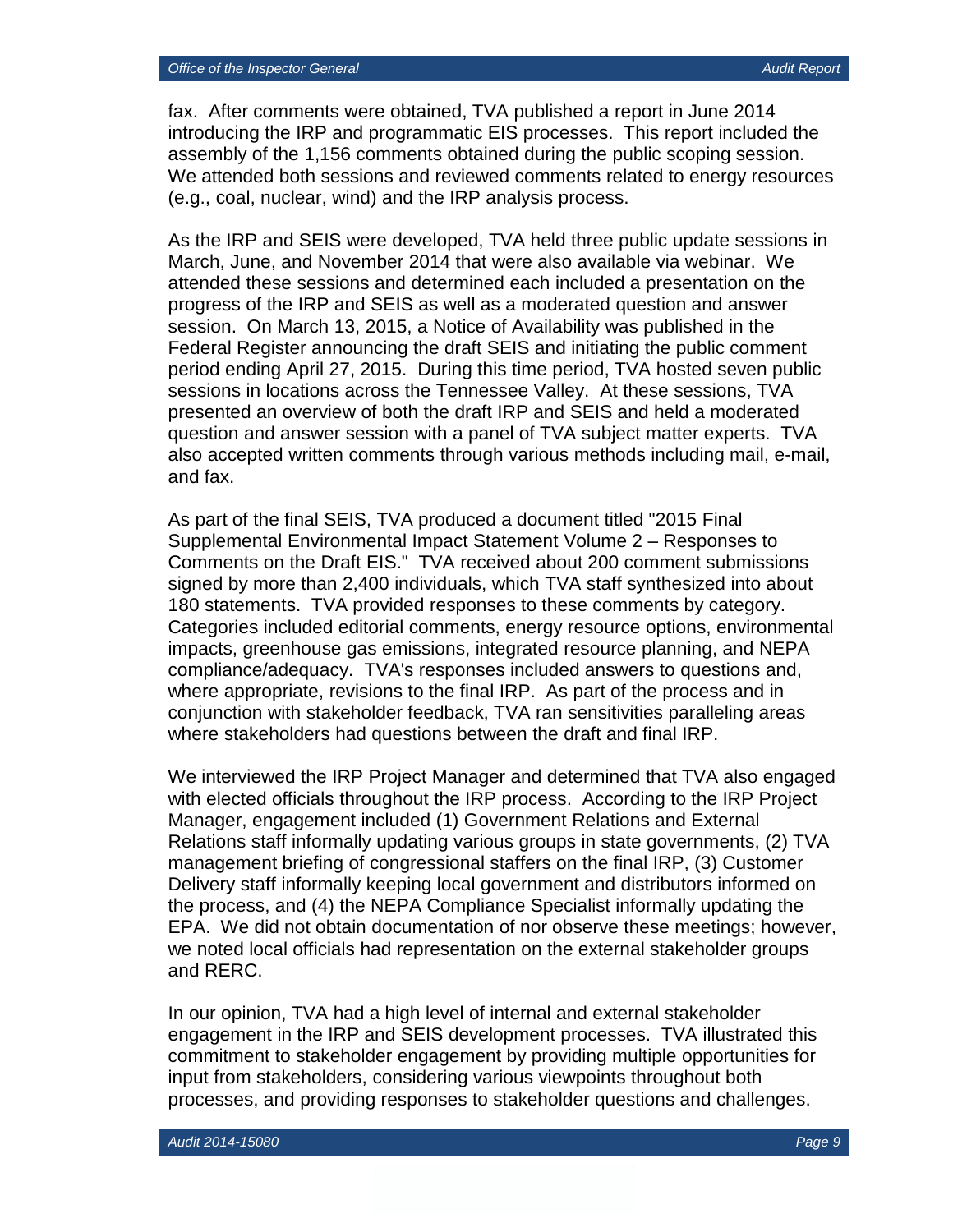Stakeholders involved in the process recognized this in a comment to the March 2015 draft IRP document that stated:

We applaud TVA for its commitment to extensive stakeholder involvement throughout the development of the IRP. These efforts have included public meetings, the IRP Working Group, the renewables and energy efficiency information exchanges, and the Regional Energy Resource Council. As a result of this, TVA has set a new standard for other utilities.

TVA staff and the TVA Board recognized the value of stakeholder engagement and plan to continue engagement during implementation of the IRP. In our opinion, stakeholder engagement in the IRP and SEIS development processes increased buy-in into the final products and endorsed a shared vision for the mission of TVA going forward.

## **IRP RISK ANALYSIS**

There are two types of risks associated with the development of the IRP. These include risks inherent in project management, such as scheduling and budget risks, and process risks to be considered as part of the integrated resource planning process, which includes assessment of the internal and external environment to identify potential future uncertainties. We determined there was no formal documentation of project management risks; however, IRP project management considered these risks and mitigations. Additionally, we determined incorporation of process risk into the IRP was adequate.

#### **IRP Project Management Risks**

While there was no formal project risk documentation, various project risks were identified by the Project Manager and team, including an aggressive schedule, risk of exceeding the budget, effects of organizational changes, and risks related to the unpredictable nature of the project. The Project Manager discussed other risks, including limited accommodations in the software for modeling certain resources, doubtful ability to evaluate impact of alternatives to real-time operations, and difficulty obtaining cost and performance characteristics for all resources. According to the IRP Project Manager, the project team relied on system controls within Enterprise Planning processes. Regarding controls over the data included in the development of the IRP, the project team utilized a central data-sharing product as well as e-mail to house and share information related to the IRP.

While the IRP project team planned to present the draft IRP to the TVA Board in May 2015, it was necessary to make adjustments to the schedule. One reason for the adjustment was that Enterprise Planning had to determine a methodology for modeling EE as a resource as that had not been done in the 2011 IRP. According to the IRP Project Manager, actions taken to minimize schedule adjustments included building contingency in the schedule; focusing on milestone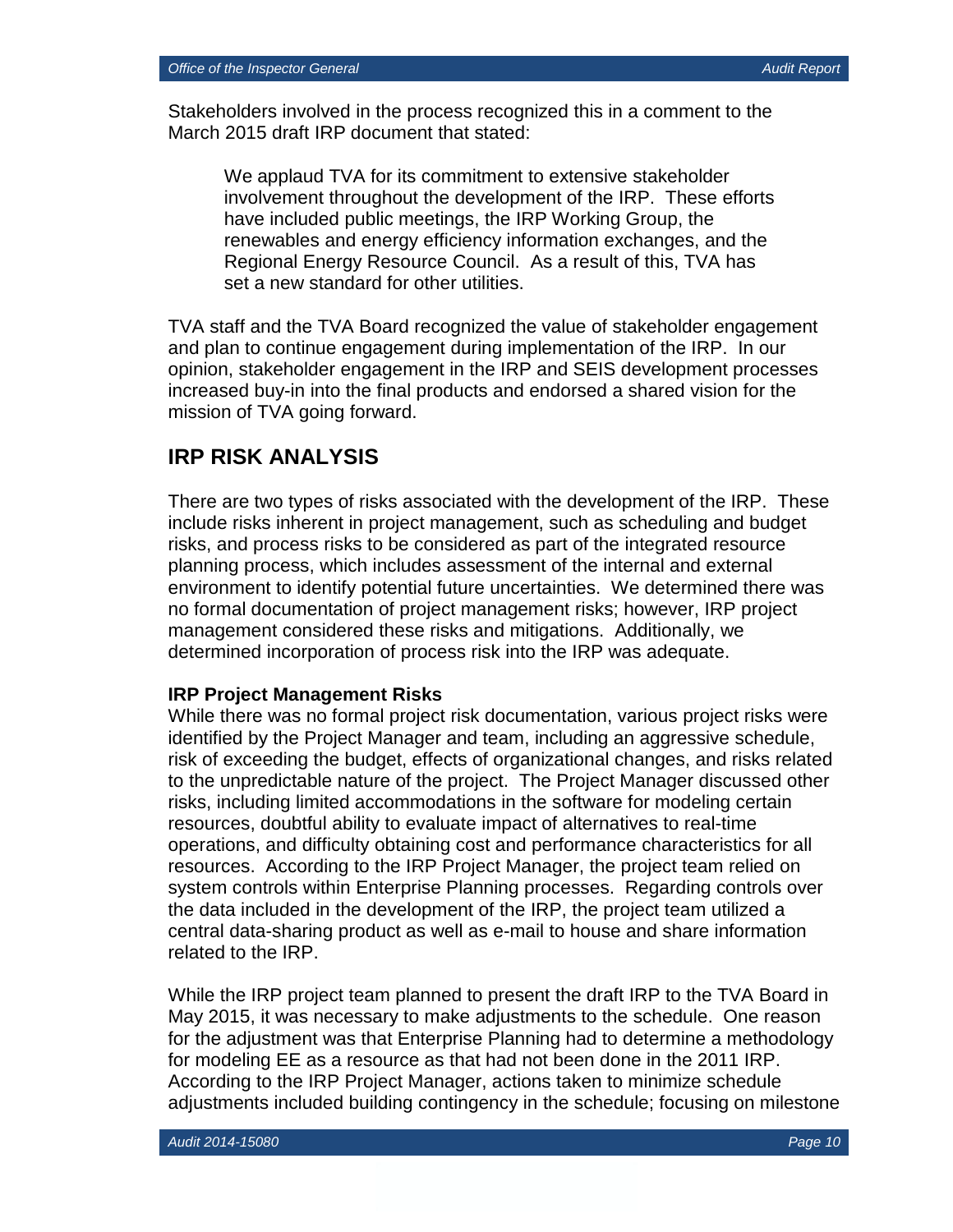dates; having an aggressive, frequent briefing cycle with the executive team; and prioritizing IRP activities ahead of other job duties. These actions enabled the team to present the IRP to the TVA Board at the August 2015 meeting. Additionally, the Project Manager tracked the IRP budget, which included a contingency to minimize the risk of exceeding the budget. To minimize the impacts of organizational changes and the unpredictable nature of the project, the IRP team members were in frequent dialogue with each other and external stakeholders. According to the Project Manager, in addition to stakeholder team meetings, project team members met periodically with some external stakeholders to discuss questions or comments.

Other risks related to the project included:

- Potential Limits Within the Modeling Software Because Enterprise Planning has not modeled EE as a resource in past IRPs, the organization had to determine a methodology for using current tools to develop an approach for modeling this resource in the 2015 IRP. According to the IRP Project Manager, Enterprise Planning personnel plan to perform a software review to identify enhanced modeling tools for use in the development of future IRPs.
- Inability to Evaluate Impact of Alternatives To minimize the risk pertaining to evaluating the impact of alternatives, the IRP project team developed a flexibility metric that evaluates the type and quantity of resources and the extent to which the mix can follow load swings. This metric was developed to measure the responsiveness of the generation portfolio. While this metric was considered to be an acceptable risk mitigation for the 2015 IRP, project management stated the Enterprise Planning and Operations Planning organizations are discussing enhancements to the flexibility metric for future IRPs.
- Difficulty in Obtaining Cost and Performance Characteristics for All Resources – We observed cross-functional modeling team meetings, which included provision of cost and performance characteristics as inputs into IRP modeling. We consider these and other internal IRP-related meetings as adequate mitigations for timely receipt of cost and performance characteristics and organizational changes.

#### **IRP Process Risks**

As indicated previously, integrated resource planning inherently contains risks and uncertainties due in part to not being able to accurately predict the future. We assessed the planning process to determine whether the IRP project team adequately included consideration of internal and external risks. To determine whether internal risks were considered, we interviewed personnel within TVA's Operations, Enterprise Planning, and ERM organizations. We determined individuals within TVA Operations and Enterprise Planning had input into the risks incorporated into the IRP. However, ERM had not been contacted for input until we discussed this issue with the IRP Project Manager.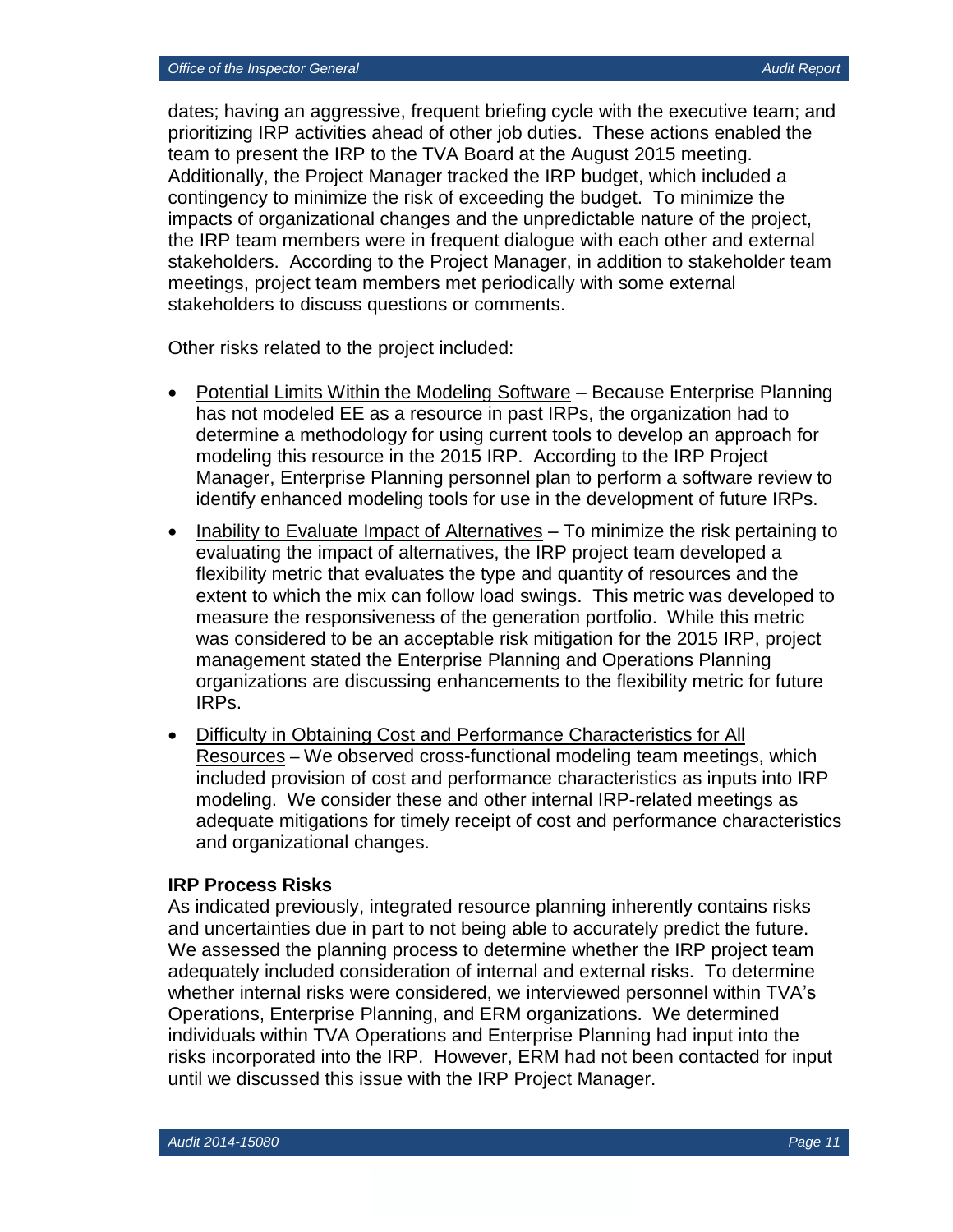To determine whether external risks were considered, we (1) examined TVA risk documentation, (2) reviewed a prior Government Accountability Office (GAO) report<sup>16</sup> on TVA's previous resource planning efforts, (3) discussed resource planning risks with GAO, and (4) compared IRP risk considerations to EIA Annual Energy Outlook (AEO) documentation. We examined TVA-identified risks related to minimal load growth from the second and fourth quarter 2013 organizational risk maps for comparison with IRP framework elements. We determined that high-level risks within the organizational risk maps, including (1) load, revenue, and financial forecasting; (2) power delivery; (3) loss of customer load; (4) global economic conditions that impact industrial recruitment as well as existing customer base; (5) game changing commodity technology; and (6) the ability to respond timely to competitive threats were considered in strategy and scenario planning or modeling of the IRP.

Additionally, we reviewed the GAO's 2011 report on TVA's resource planning efforts and discussed with GAO personnel the risks identified as part of its review. These risks included anticipated environmental regulations, EE program considerations, and reporting of energy savings. These risks were addressed in the 2015 IRP scenario and strategy planning. We also reviewed the U.S. EIA 2013 AEO, <sup>17</sup> EIA's AEO 2014 Early Release Overview, and other EIA supporting information to identify any potential risks for consideration in the IRP. We determined the IRP project team considered specific risks mentioned in EIA's 2013 AEO in scenario and strategy planning. Table 1 contains a list of the EIA risks and associated risk considerations compared to EIA.

| <b>EIA Risks</b>                                                                                                                                                                                                                                                                                                          | <b>IRP Risk Consideration</b>                                                                                                                                                                                                                                                                                                                                                         |
|---------------------------------------------------------------------------------------------------------------------------------------------------------------------------------------------------------------------------------------------------------------------------------------------------------------------------|---------------------------------------------------------------------------------------------------------------------------------------------------------------------------------------------------------------------------------------------------------------------------------------------------------------------------------------------------------------------------------------|
| • Changes in air pollution regulations:<br>- Recent ruling on Cross-State Air Pollution<br>Rule and the Clean Air Interstate Rule<br>including Mercury and Air Toxic Standards.<br>- Boiler Maximum Achievable Control<br>Technology regulations.<br>• Greenhouse gas emissions.<br>- Regional Greenhouse Gas Initiative. | • Regulation uncertainty described as<br>regulatory and legislative actions,<br>including applicable codes and standards<br>that impact the operation of electric<br>utilities excluding $CO2$ regulations.<br>• Stringent environmental regulations lead<br>to weak energy sales within the<br>scenarios.<br>• Environmental Outlook Document.<br>• Included in the Current Outlook. |
| • State-specific renewable portfolio standards to<br>which North Carolina is subject.                                                                                                                                                                                                                                     | • TVA is not subject to these requirements;<br>however, renewables were considered<br>within the strategies.                                                                                                                                                                                                                                                                          |
| • Risks of maintenance requirements and costs<br>for combined cycle units.                                                                                                                                                                                                                                                | • Gas price uncertainty described as the<br>price $(\frac{C}{2} / M M B t u)^{18}$ of the commodity<br>including transportation.<br>• Natural gas within the strategies.<br>• Resource sensitivity cases.                                                                                                                                                                             |

<sup>16</sup> <sup>16</sup> GAO Report, "Full Consideration of Energy Efficiency and Better Capital Planning Expenditures are Needed," issued October 2011.

 $17$  EIA's AEO contains future projections and analysis of U.S. energy supply, energy disposition, and environmental information through 2040.

<sup>&</sup>lt;sup>18</sup> MMBTu represents 1 million British Thermal Units; a measurement for natural gas.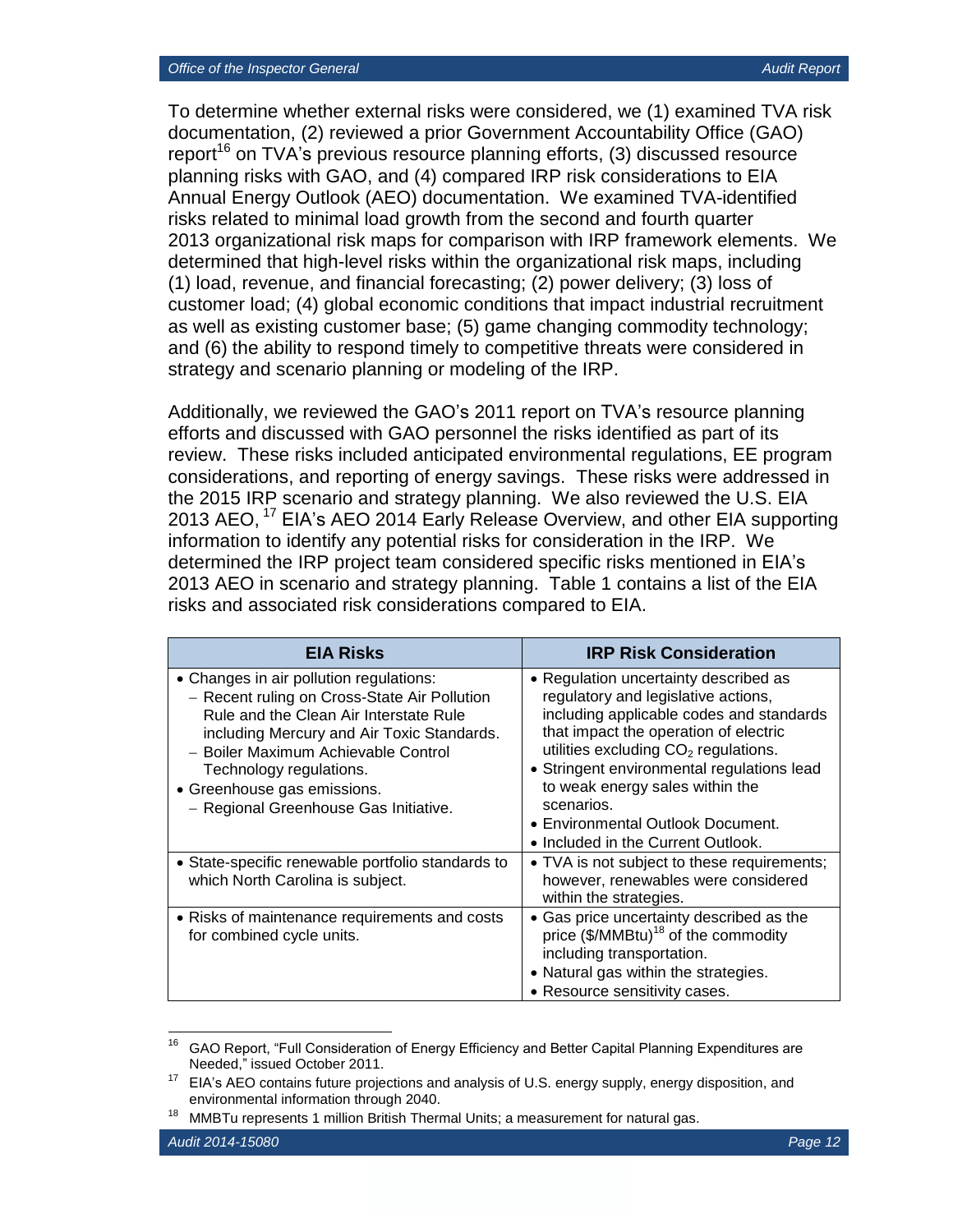| • Nuclear risks including:<br>- Nuclear Regulatory Commission's (NRC)<br>Waste Confidence ruling.<br>- NRC approval of nuclear uprate projects.<br>- O&M costs and capital expenditures of<br>license renewals beyond 60 years.<br>- NRC requirements for Fukushima. | • Existing nuclear and nuclear additional<br>attributes discussed within strategies.<br>• Nuclear sensitivity cases. |
|----------------------------------------------------------------------------------------------------------------------------------------------------------------------------------------------------------------------------------------------------------------------|----------------------------------------------------------------------------------------------------------------------|
| • Uncertainties regarding small modular                                                                                                                                                                                                                              | • Nuclear additions within strategies.                                                                               |
| reactors.                                                                                                                                                                                                                                                            | • Small modular reactor sensitivity case.                                                                            |

**Table 1**

## **IRP FRAMEWORK**

To evaluate the adequacy of the 2015 IRP framework development, we compared TVA's integrated resource planning process to practices common to IRP development and IRP best practices and determined whether 2011 IRP lessons learned were incorporated, where applicable. We also assessed input included in the development of IRP strategies and scenarios and concluded that development of the IRP framework was adequate.

### **Best Practices and 2011 IRP Lessons Learned**

We identified best practices for integrated resource planning processes, including information prepared for the U.S. Agency for International Development by the Tellus Institute<sup>19</sup> and data from Synapse Energy Economics.<sup>20</sup> Because best practice information for IRP development was limited, we also identified common<sup>21</sup> elements expected in IRP development from various sources. Descriptions of these criteria are included in Appendix A. Based on our comparison of TVA's 2015 IRP process to identified common elements and best practices, we determined TVA incorporated all identified practices. Appendix B contains details of the comparison. In some cases, TVA instituted practices not included in the common or best practice information. These actions include the performance of a benchmarking review and the inclusion of a third-party review of information.

In addition, we reviewed lessons learned documentation from the 2011 IRP and determined actions were taken in the current IRP to address the lessons learned, where applicable. Lessons learned from the 2011 IRP included elements such as creating separate documents for the IRP and SEIS and assignment of an executive sponsor to oversee the IRP project. According to the IRP Project Manager, as of August 2015, the IRP project team was in the process of formalizing documentation of lessons learned from the 2015 IRP development process.

<sup>19</sup> <sup>19</sup> Tellus Institute is a nonprofit research and policy organization based in Boston, Massachusetts.

Synapse Energy Economics is a research and consulting firm specializing in energy, economic, and environmental topics.

 $21$  We considered a practice to be "common" if cited by two or more information sources.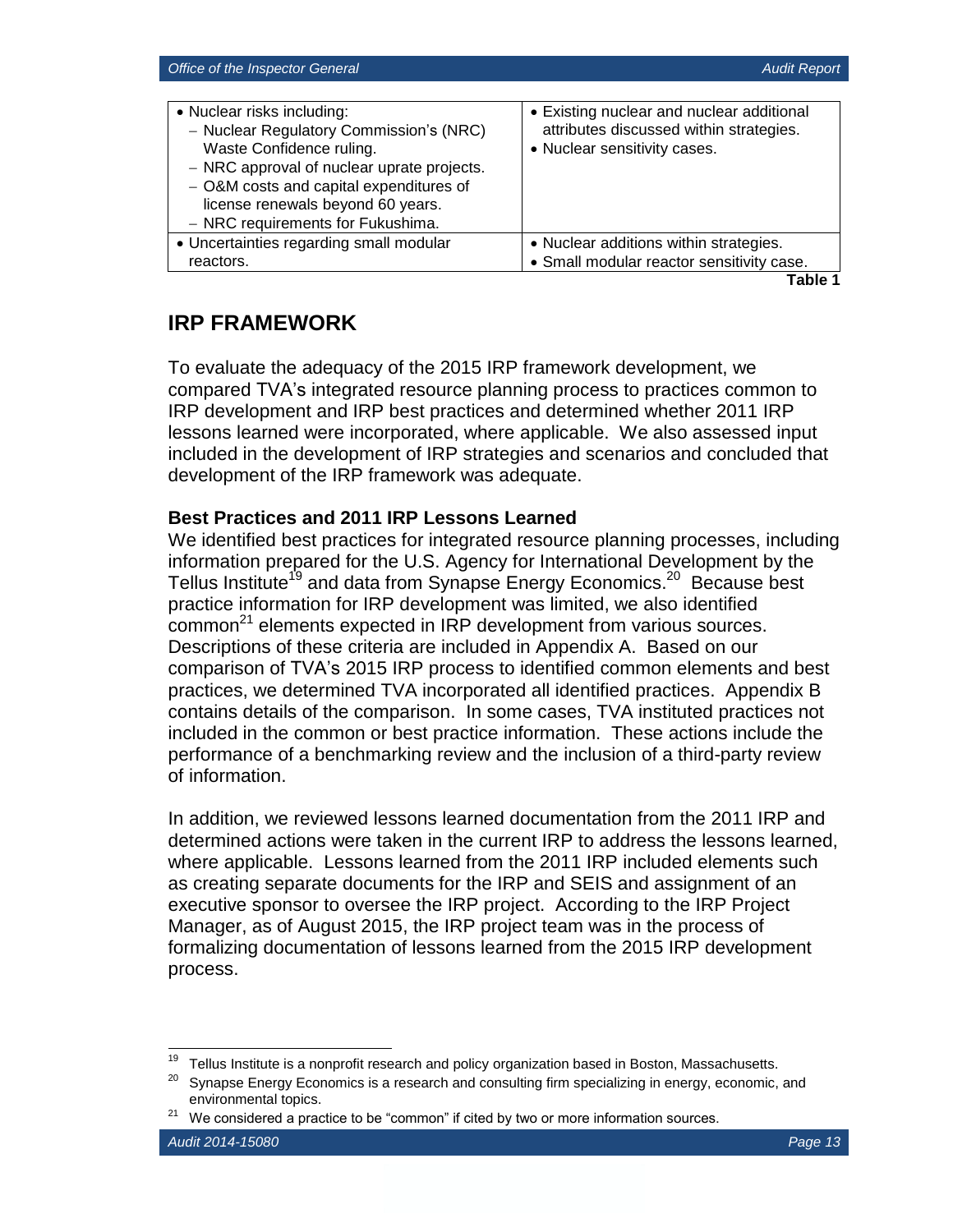## **SCENARIO AND STRATEGY DEVELOPMENT**

TVA utilized the fiscal year 2015 strategic PSP as the Current Outlook, a starting point for development of scenarios and strategies. TVA also utilized internal and external stakeholder input and industry information to develop scenarios and strategies. TVA's final IRP included five scenarios and five strategies, which comprised 25 portfolios, intended to represent a multiyear energy resource plan for meeting future power needs.

We evaluated the IRP scenarios and associated uncertainties and strategies, including related attributes for reasonableness by observing meetings between internal and external stakeholders, comparing information to the 2013 and 2014 EIA AEO cases, and reviewing benchmarking information obtained by ScottMadden on behalf of TVA. Both scenarios and related uncertainties as well as strategies and associated attributes were considered reasonable.

#### **Scenario Development**

As stated previously, we observed IRP project team meetings with external stakeholders. These discussions involved the development of nine scenarios that were narrowed to five, including the Current Outlook, by the IRP project team and IRPWG. In addition to the Current Outlook, TVA scenarios included a growth economy, stagnant economy, decarbonized future, and distributed marketplace. We also observed discussions surrounding development of the nine uncertainties included in each of the scenarios, which consisted of (1) sales, (2) natural gas prices, (3) wholesale electricity prices, (4) coal prices, (5) regulations, (6)  $CO<sub>2</sub>$  regulations and price, (7) distributed generation, (8) EE adoption, and (9) economic outlook. Stakeholder input was considered by the IRP project team, where applicable.

Because the EIA gathers statistics and analyzes the U.S. energy supply, energy disposition, and environmental information as well as makes future projections based on these analyses, we compared TVA-developed scenarios to the 2013 and 2014 EIA AEO cases (i.e., scenarios) and determined that scenarios were generally consistent with those modeled by EIA.<sup>22</sup> Additionally, we compared the gross domestic product data, nonfarm employment rates, consumer price index, and gas and coal prices to 2013 and 2014 EIA AEOs, where applicable. We determined ranges developed by TVA were generally consistent with those developed by EIA. We confirmed the  $CO<sub>2</sub>$  prices, demand, load, and on-peak power prices used as the basis for modeling uncertainties agreed with those values included in the 2015 strategic PSP. We also confirmed  $CO<sub>2</sub>$  prices were set at the U.S. government's social cost of carbon. The social cost of carbon is an estimate of the economic damages associated with a small increase in  $CO<sub>2</sub>$  emissions, conventionally one metric ton, in a given year. This measure is used by the EPA and other federal agencies to estimate the climate benefits of rulemaking.

EIA modeled additional scenarios, such as high and low imports, not applicable to TVA.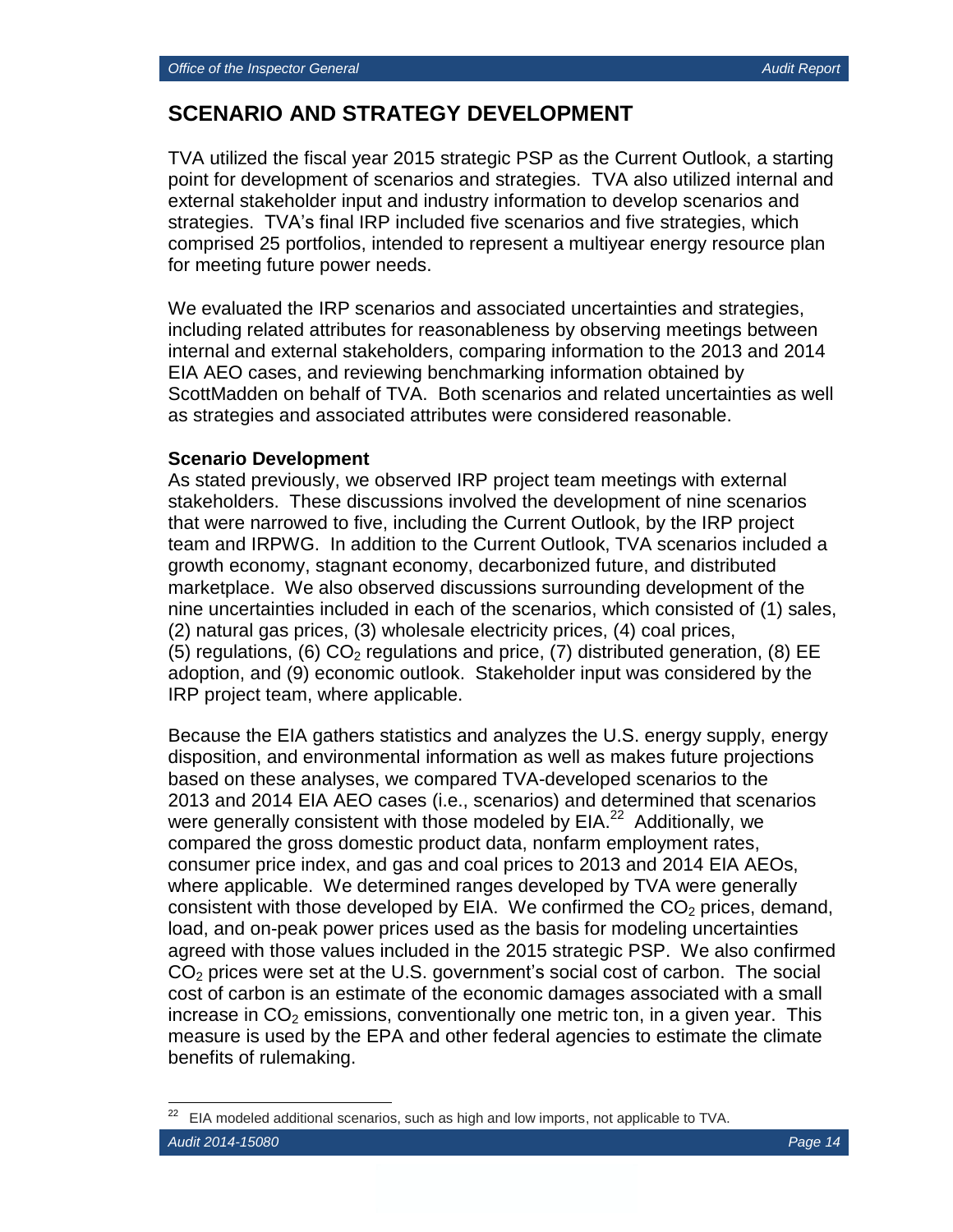We reviewed benchmarking data provided by ScottMadden that compared TVA's scenario and uncertainty development to eight other utilities. According to ScottMadden, TVA's scenarios were generally consistent with those of other utilities. Specifically, most utilities included scenarios built around  $CO<sub>2</sub>$ compliance costs and natural gas prices as did TVA. Additionally, ScottMadden determined a number of the utilities benchmarked were modeling six of the nine uncertainties included in the 2015 IRP. For variances between TVA and other utilities, we reviewed explanations and determined they were reasonable. For example, a scenario considered by other utilities was demand-side management achievement. The IRP project team did not specifically include this as an uncertainty; however, it was considered as part of the EE adoption uncertainty.

#### **Strategy Development**

We observed discussions between the IRP project team and external stakeholders involving the development of strategies and associated attributes. These discussions involved the development of eight alternate strategies that were narrowed to five by the IRPWG and the IRP project team, including the traditional least-cost optimization currently used by TVA. In addition to the least-cost optimization strategy, TVA strategies were defined as meeting an emission target, focusing on long-term market supplied resources, and maximizing EE and renewable resources. Stakeholder input was considered by the IRP project team, where applicable.

We compared TVA-developed strategies and attributes to the 2013 and 2014 EIA AEO cases. TVA attributes included existing nuclear, nuclear additions, existing coal, new coal, gas additions, EEDR, renewables, purchased power agreements, distributed generation/distributed energy resources, and transmission. We determined strategy attributes were generally consistent with those modeled within 2013 and 2014 EIA AEO cases.

We also reviewed benchmarking data provided by ScottMadden that compared TVA's strategy and attribute development to eight other utilities. ScottMadden reported that, on average, other utilities evaluate three to four strategies. TVA's approach is consistent with this method because it narrowed the list of strategies down to five, including the traditional least-cost optimization currently used by TVA. For variances between 2015 IRP strategies and those of other utilities, we reviewed explanations and determined that explanations were reasonable. For example, ScottMadden reported one utility had a strategy focusing specifically on nuclear. While the IRP team TVA did not have a strategy focusing on nuclear, nuclear was considered as an element of another strategy. TVA also performed sensitivity analyses on nuclear additions.

## **IRP INPUTS FOR MODELING**

In conjunction with evaluation of data inputs related to scenarios and strategies, we assessed inputs related to key supply-side and demand-side options to determine whether data was reasonable and up-to-date. We reviewed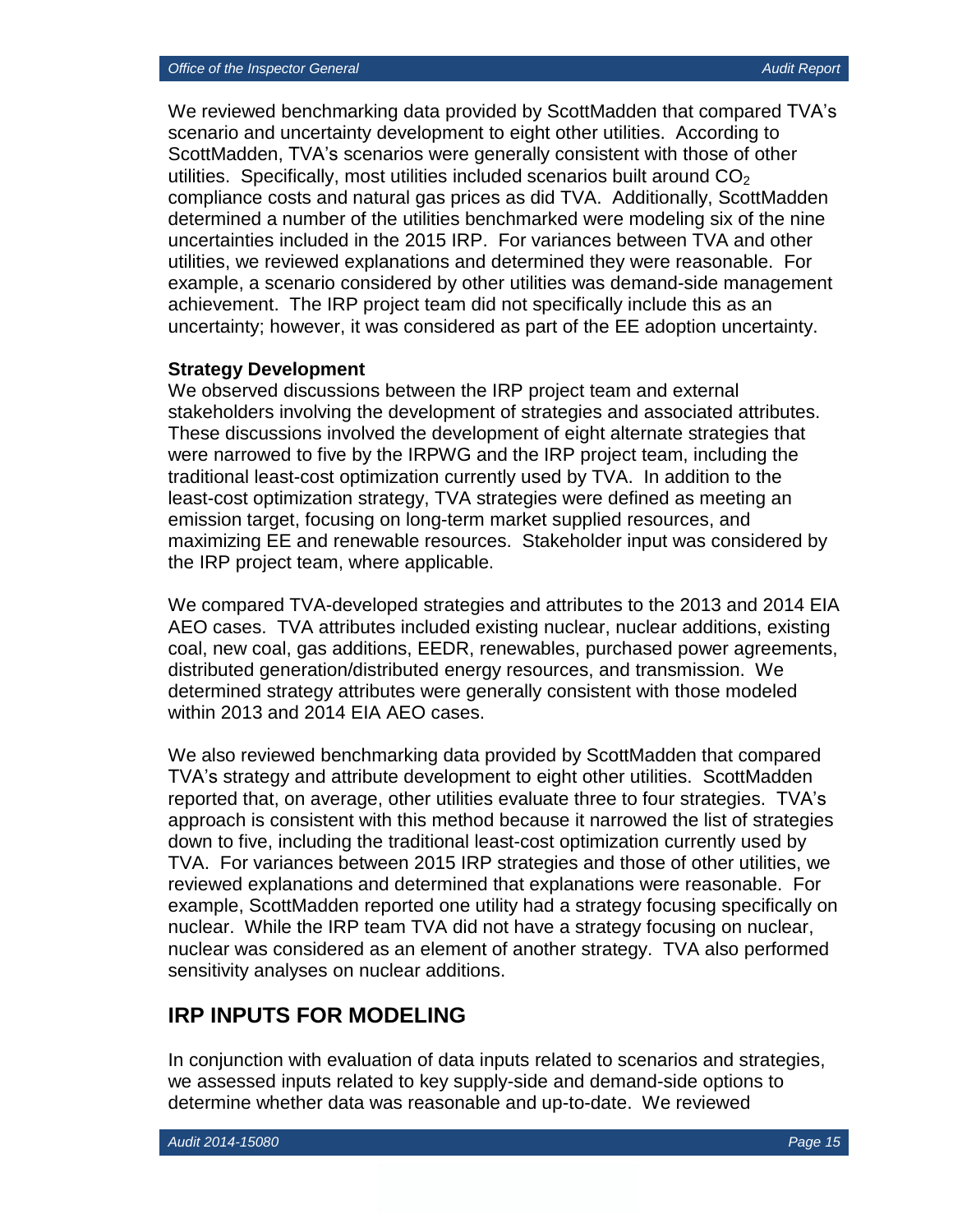benchmarking data related to modeling provided by ScottMadden. We also observed modeling input discussions and compared IRP inputs to other industry information.

A key piece of the 2015 IRP input process was the work Navigant Consulting performed on behalf of TVA in validating EE and modeling inputs; therefore, we reviewed Navigant's correspondence to TVA validating IRP inputs. In addition, we evaluated whether TVA adequately considered transmission limits in the IRP analysis. We met with Enterprise Planning personnel for demonstrations of systems used in the modeling and forecasting processes. Based on our analysis, we concluded IRP inputs for modeling were adequate.

#### **Benchmarking**

We reviewed ScottMadden's benchmarking information and noted TVA compared favorably to other utilities in terms of screening of generation alternatives as well as modeling and evaluation. TVA considered all resource categories (i.e., coal-fired, gas-fired, nuclear, renewables, and storage) and most individual resource types<sup>23</sup> (e.g., small modular reactor, biomass, hydroelectric) considered by other utilities. TVA's modeling approach and scorecard were also in line with benchmarked utilities. We identified no differences requiring further explanation. ScottMadden also presented information on common industry trends among the benchmarked utilities as described in Table 2. We found TVA considered these trends in development of the IRP.

| <b>Common Industry Trends</b>      |                                                                                                                                                                                                                 |  |  |  |  |  |
|------------------------------------|-----------------------------------------------------------------------------------------------------------------------------------------------------------------------------------------------------------------|--|--|--|--|--|
| <b>Demand Growth</b>               | • The 2013 EIA AEO expects electricity<br>demand to increase 0.90% year over year<br>from 2013 through 2040. <sup>24</sup> Assumptions<br>modeled by utilities range from 0.80% to<br>2.40% and averaged 1.70%. |  |  |  |  |  |
| <b>Capacity Expansion Plans</b>    | • Planned additions are predominately natural<br>gas.<br>• Only three utilities had nuclear additions.<br>• No IRP included coal or hydroelectric<br>additions.                                                 |  |  |  |  |  |
| <b>Retirements and Conversions</b> | • All IRPs included retirement of some coal<br>generation.<br>• Half of utilities benchmarked plan to convert<br>some coal generation to natural gas.                                                           |  |  |  |  |  |
| <b>Renewables</b>                  | • Levels are mainly driven by renewable<br>energy portfolio standard requirements<br>(which do not apply to TVA) and incentive<br>program expectations.<br>• Majority of renewable additions will be solar.     |  |  |  |  |  |

<sup>23</sup> In the final IRP, TVA stated for consideration resource options must: (1) use a proven technology, or one that has a reasonable prospect of becoming commercially available in the planning horizon, and (2) be available to TVA within the region or through market purchases.

<sup>&</sup>lt;sup>24</sup> We confirmed this data through review of the 2013 EIA AEO.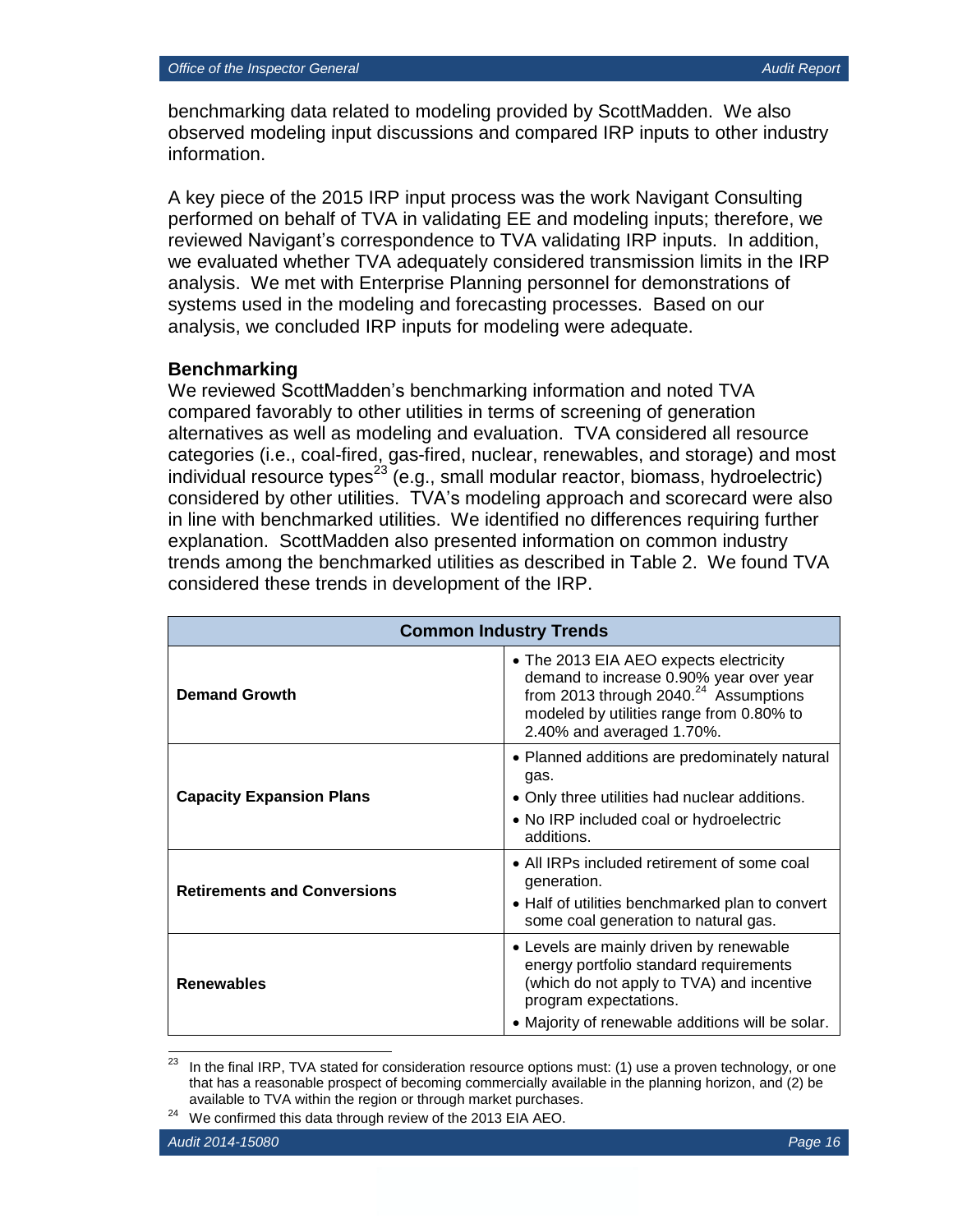|                                      | • Four of the eight benchmarked utilities did<br>not anticipate adding any new<br>company-owned renewable generation<br>during the planning period.   |
|--------------------------------------|-------------------------------------------------------------------------------------------------------------------------------------------------------|
| <b>EE and Demand-Side Management</b> | • Utilities are placing a significant emphasis<br>on EE and demand-side management in<br>IRP <sub>S</sub><br>• In most cases, EE levels are driven by |
|                                      | regulatory requirements.                                                                                                                              |
| <b>Public Comments</b>               | • Commenters are pushing for greater levels<br>of EE, demand-side management, and<br>renewables.                                                      |
|                                      | • IRPs are subject to increasing levels of<br>public scrutiny.                                                                                        |
|                                      | Table 2                                                                                                                                               |

#### **Supply-Side and Demand-Side Options**

TVA considered a range of traditional energy resource options, including nuclear, coal, natural gas, hydroelectric, petroleum fuels, energy storage, wind, solar, biomass, EE, and demand response. In addition, TVA considered new resources such as small modular reactors, compressed air energy storage, and high-voltage direct current  $(HVDC)^{25}$  wind. Where applicable, for each resource option considered, TVA developed cost characteristics, which included (1) unit capital costs, (2) capital escalation rates, (3) construction spend schedules, (4) fixed O&M costs, (5) variable O&M costs, and (6) fuel expense and transmission costs for new generation resources. The IRP team also developed operating characteristics for each resource option, where applicable. These included summer net dependable capacity,  $26$  capacity credit,  $27$  summer full load heat rate,<sup>28</sup> unit availability, and the number of years a resource is expected to be in service for accounting purposes. Consideration of these items was consistent with TVA's 2015 strategic PSP, which is used as the Current Outlook.

TVA also considered the impact of increased EE, renewables and distributed generation within scenarios, strategies, and modeling. The 2011 IRP modeled EE after existing TVA program designs, but the project team took a different approach in the 2015 IRP by modeling EE as a resource through development of "blocks" of EE that "reflect the characteristics of existing programs but do not require the development of detailed program designs." The goal of this approach was intended to give the model the opportunity to select the optimum level of EE for each portfolio generated as opposed to being provided discrete EE portfolios to match specific strategies. The IRP project team and EEIX stakeholders collaborated to develop inputs, such as regional adoption rates, for EE.

<sup>25</sup> <sup>25</sup> HVDC is considered a highly efficient alternative for transmitting large amounts of electricity over long distances and for special purpose applications.

 $26$  Summer net dependable capacity is the amount of generating capacity available to the system after accounting for internal uses.

 $27$  The capacity credit is the amount of capacity immediately available at the highest demand times.

 $28$  Heat rates are measurements of the consumption of fuel necessary for a unit to produce electricity.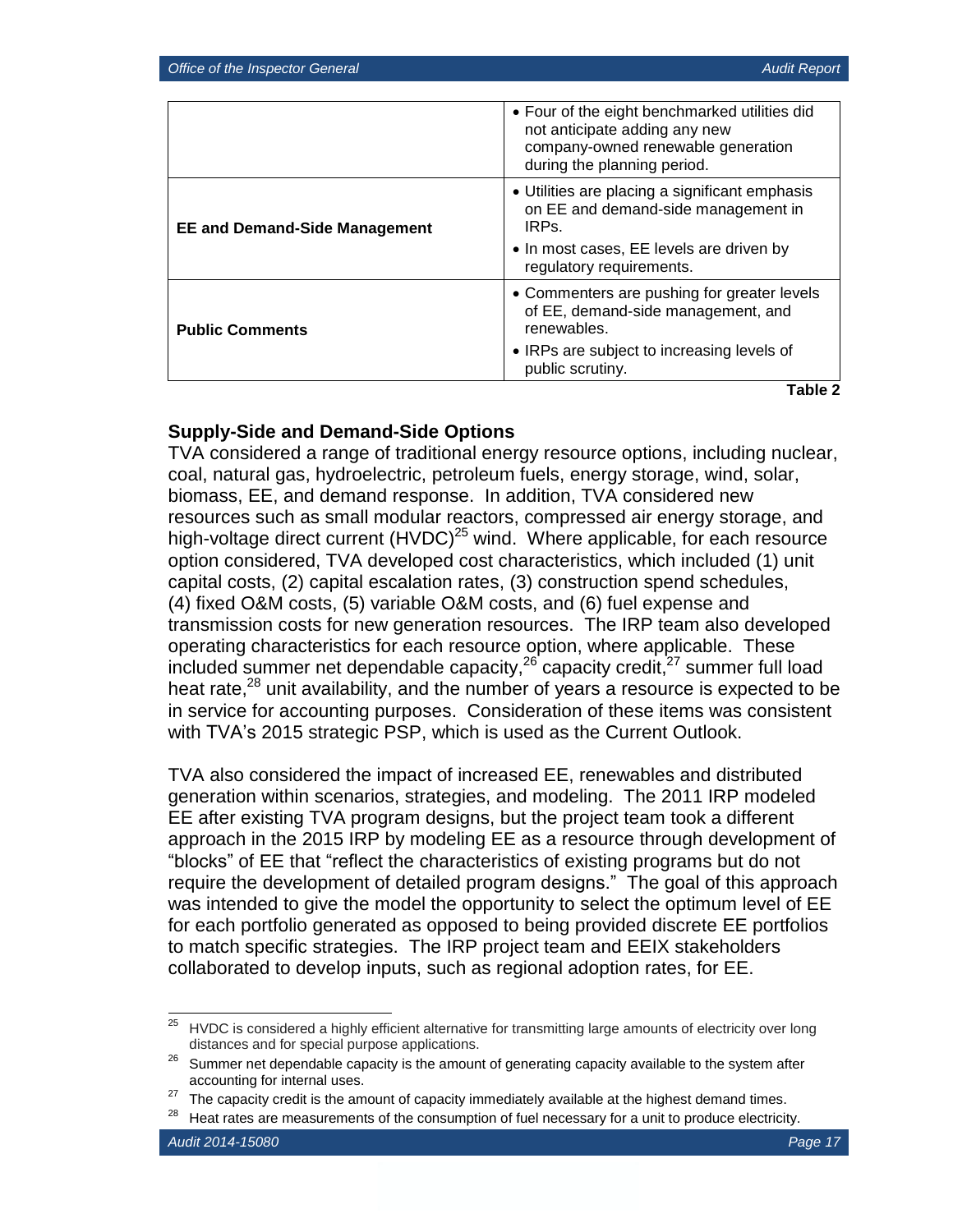TVA accounted for distributed generation specifically in each scenario by applying  $CO<sub>2</sub>$  uncertainty to the national renewable energy adoption rate and from those deriving national levels of distributed generation growth. The national levels of distributed generation growth were then scaled down to reflect regional distributed generation growth in the Tennessee Valley region. To model wind and solar, TVA had to determine the effect of energy profiles and net dependable capacity values. The IRP project team and TVRIX stakeholders collaborated to develop inputs for renewable resources, such as solar.

We compared IRP inputs related to EE and renewable resources with information from the American Council for an Energy-Efficient Economy and information included in the EEIX and TVRIX meetings and found no exceptions. Specifically, we determined the IRP project team considered EE regulations, incentives, appliance standards and building codes, retrofits,  $^{29}$  combined heat and power,  $^{30}$ and renewable resources, including wind and solar, where applicable. We also compared demand-side and/or supply-side strategy components identified by (1) U.S. EIA, (2) Electric Power Research Institute, (3) Edison Electric Institute data, (4) American Public Power Association (APPA), (5) North American Reliability Corporation (NERC), and (6) Nuclear Energy Institute to the 2015 IRP. We determined TVA, if applicable, either directly or indirectly through scenarios, uncertainties, strategies, or sensitivities considered these components. We also observed modeling team meetings where IRP project teams considered and incorporated stakeholder input, as appropriate.

#### **Navigant Consulting Conclusions**

We reviewed Navigant Consulting's report and corresponding information regarding the inputs into TVA's 2015 IRP. TVA used Navigant to review EE assumptions and related system modeling approach for the IRP. Based on the review of the data, Navigant concluded the following:

TVA appears to be relatively well positioned to take the innovative step of introducing EE into the IRP capacity expansion model as a model-selectable resource, rather than forcing it in pre-set amounts at pre-set times. Since this has not be [sic] attempted previously at TVA, it is not surprising that the approach and results rely heavily on methods and assumptions that are not yet fully validated.

Navigant provided recommendations to help solidify TVA's approach; however, the consultant noted most of the recommendations would require more time than was available to TVA in the current IRP cycle. Navigant recommended that TVA should, in the interim, continue to explore and communicate the impact of critical assumptions of EE selection and performance in the modeling suite. Navigant also concluded TVA is striving to fairly represent all potential new generating

<sup>29</sup> Retrofits are defined as actions involving the replacement of existing features or equipment with similar features or equipment that provide the same or better service along with improved EE.

The EPA defines combined heat and power as an efficient and clean approach to generating electric power and useful thermal energy from a single fuel source.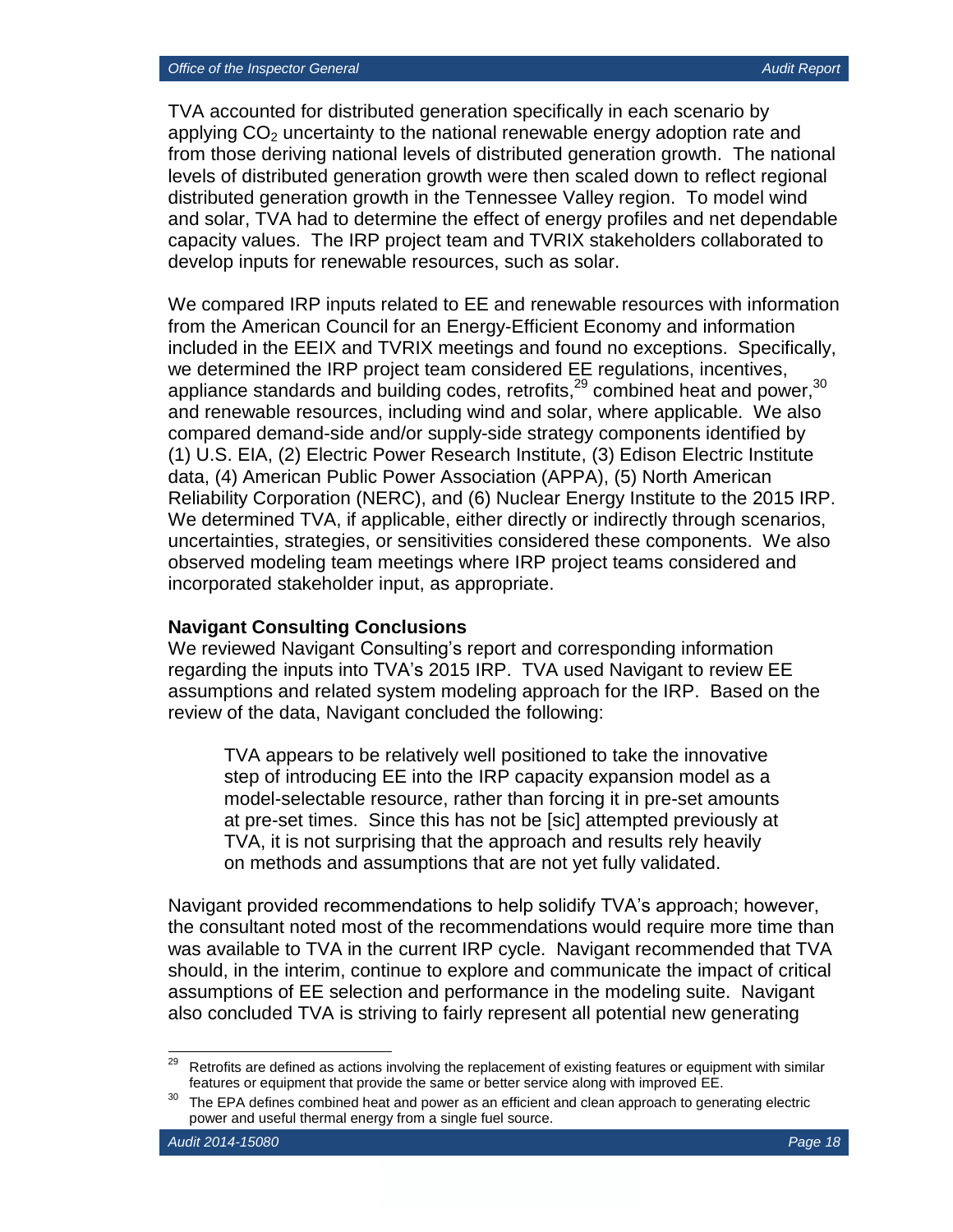resources in its IRP modeling, thus laying the basis for meaningful IRP modeling of resource expansion alternatives.

#### **Transmission Inputs**

NERC outlines the importance of focusing on transmission and the effects of a changing utility on transmission infrastructure in its analysis of the future of the industry. We determined the IRP project team included transmission attributes in each strategy. In addition, Navigant Consulting assisted TVA in determining whether it would be beneficial to model transmission as a resource. As part of this effort, economic studies were developed for two transmission lines in different TVA service regions to determine if there was a cost-benefit to modeling these as inputs. The study concluded the impacts of both cases, relative to the base case, were relatively modest. Both of the cases contributed to regional flexibility in meeting power demand with modest changes in dispatch/generation and net exports/ imports. Additionally, TVA was involved with another industry study advocated by NERC, outside of the IRP, which compared probabilistic and deterministic <sup>31</sup> transmission planning. According to the IRP Project Manager, the results of both studies were conflicting and, while TVA anticipates exploring this option in the future, the decision was made to not add this to the 2015 IRP. In our opinion, this approach is reasonable and TVA adequately considered transmission limits in the IRP analysis.

#### **System Observations**

We conducted observations of various systems utilized by TVA to model the IRP data inputs. Specifically, after modeling inputs are developed, TVA generates resource plan portfolios for each strategy and scenario resulting in 25 different portfolio combinations. As stated previously, the generation of portfolios is a two-step process containing development of optimized capacity expansion plans using System Optimizer and then creation of a detailed financial analysis using MIDAS. Enterprise Planning personnel provided a demonstration of System Optimizer, including a walkthrough of validation methods within the system and sensitivity modeling components. Enterprise Planning personnel also provided an explanation and demonstrated utilization of the MIDAS software.

A part of the process for TVA is developing forecasts for economic data, including gross domestic product, nonfarm employment, customer count, system load, and energy demand. We interviewed select TVA personnel to determine sources of forecasting information and methods for incorporating feedback into the IRP process. Enterprise Planning personnel demonstrated the PI Plus model and the forecasting of national economic data and TVA regional economic data. Enterprise Planning personnel also walked us through additional modeling techniques for developing elasticities used in conjunction with PI Plus and the process for developing and adapting TVA load shapes for scenarios.

 $\overline{\phantom{a}}$ 

Probabilistic modeling considers an element of chance, and deterministic modeling assumes all data is known.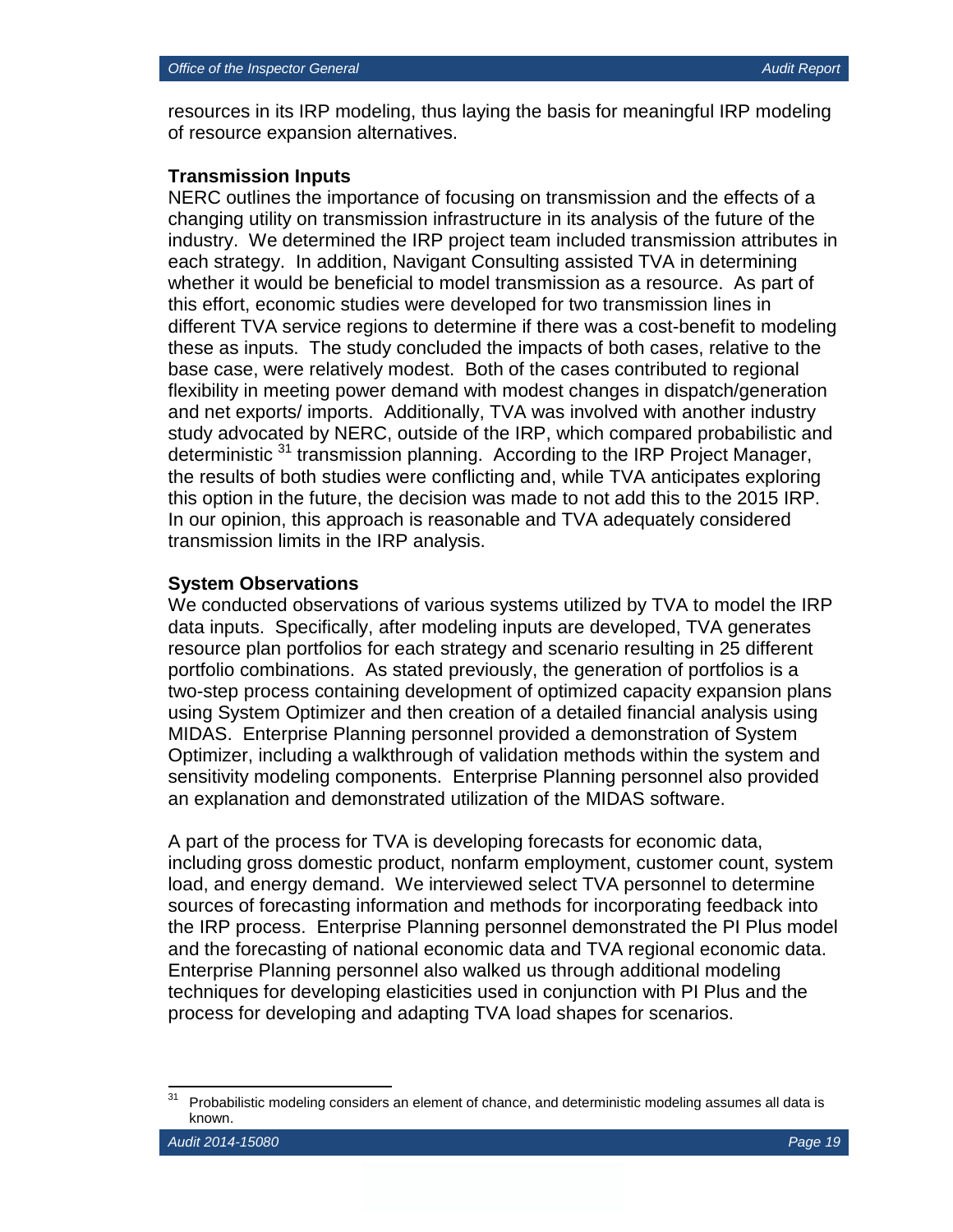TVA utilizes AURORAxmp electricity market forecasting tool to generate commodities forecasting for the strategic PSP and the IRP. Enterprise Planning personnel discussed the use of this tool for the IRP and demonstrated utilization of the tool. Specifically, we observed input screens reflecting the type of data inputs used in the model and how the transmission system and related constraints react to various commodity prices based on a modeling generation.

## **IRP ANALYSIS AND EVALUATION**

TVA developed metrics to analyze the portfolios generated in the 2015 IRP. We reviewed the IRP scoring and reporting metrics to determine whether the metrics reflected stakeholder input and were consistent with TVA's strategic mission and imperatives. We also reviewed benchmarking information provided by ScottMadden to determine inconsistencies with other utilities. We noted that TVA evaluated stakeholder concerns and developed sensitivity models in response to stakeholders comments. Based on our analysis, we concluded the steps taken to analyze and evaluate the IRP were adequate.

#### **Metrics**

The IRP project team developed two sets of metrics, including scoring metrics and reporting metrics. The scoring metrics were developed to assess the performance of each strategy in different scenarios. Reporting metrics were included in the IRP as informational measures to help clarify or expand on information. These metrics were categorized by cost, financial risk, environmental stewardship, valley economics, and flexibility. Scoring metrics and associated descriptions are included in Table 3.

| Category    | <b>Scoring Metric</b>                         | <b>Definition</b>                                                                                                                                                                               |
|-------------|-----------------------------------------------|-------------------------------------------------------------------------------------------------------------------------------------------------------------------------------------------------|
|             | 20-Year Expected value PVRR                   | The total plan cost (capital and<br>operating) expressed as the PVRR<br>over the 20-year study period<br>(generated from the stochastic<br>analysis).                                           |
| Cost        | Average System Cost<br>(\$/MWh),<br>Year 1-10 | Average system cost for the first<br>10 years of the study, computed as<br>the levelized annual average<br>system cost (revenue requirements<br>in each year divided by sales in that<br>year). |
| <b>Risk</b> | Risk/Benefit Ratio                            | Area under the plan cost<br>distribution curve between<br>P(95)and expected value divided<br>by the area between expected<br>value and P(5).                                                    |
|             | <b>Risk Exposure</b>                          | The point on the plan cost<br>distribution below which the likely<br>plan costs will fall 95% of the time<br>based on stochastic analysis.                                                      |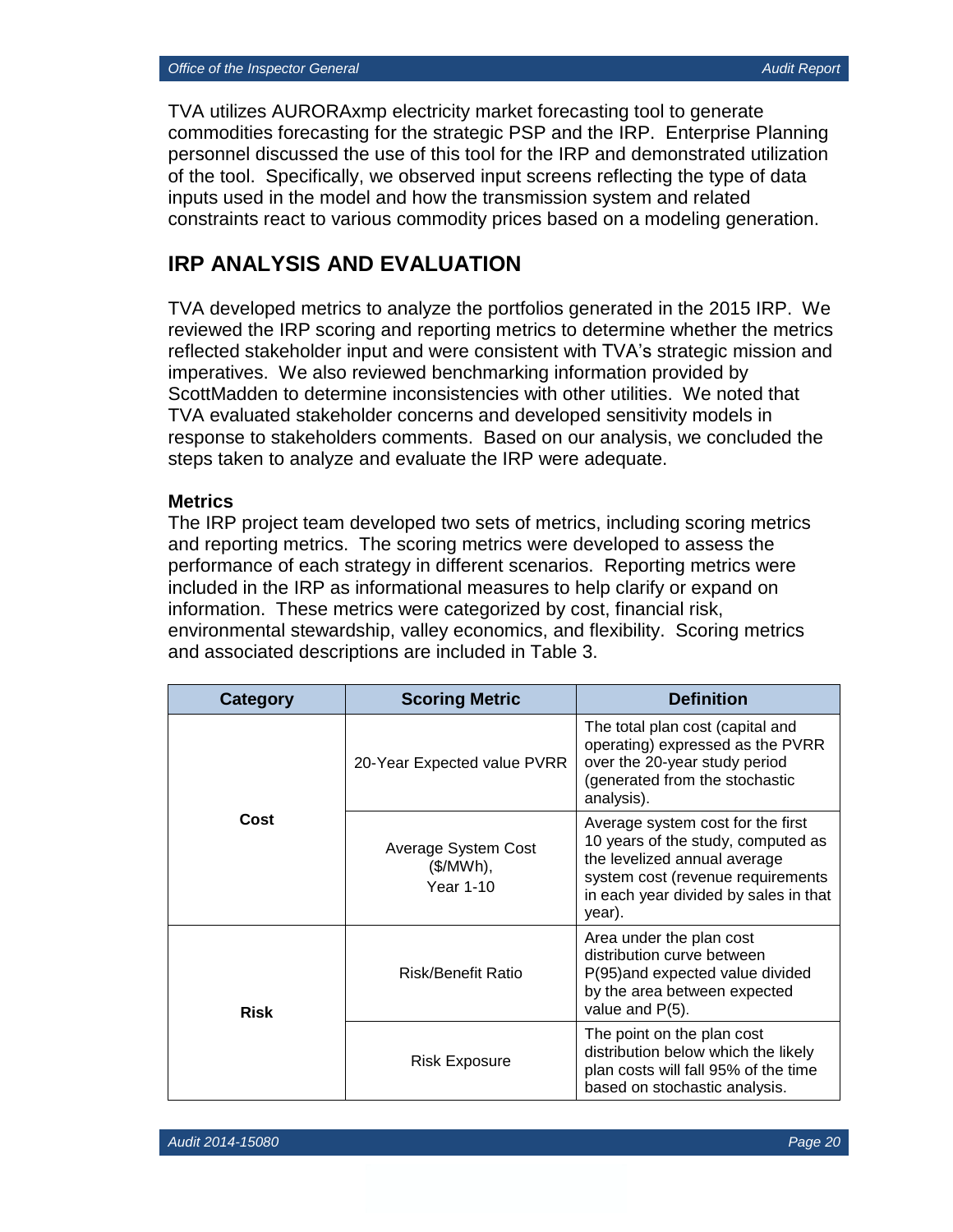|                                     | $CO2$ Annual Average Tons                 | The annual average tons of $CO2$<br>emitted over the study period.                                                                                                  |  |  |  |
|-------------------------------------|-------------------------------------------|---------------------------------------------------------------------------------------------------------------------------------------------------------------------|--|--|--|
| Environmental<br><b>Stewardship</b> | <b>Water Consumption</b>                  | The annual average gallons of<br>water consumed over the study<br>period.                                                                                           |  |  |  |
|                                     | Waste                                     | The annual average quantity of<br>coal ash, sludge, and slag<br>projected based on energy<br>production in each portfolio.                                          |  |  |  |
| <b>Flexibility</b>                  | <b>System Regulating Capability</b>       | The annual system regulating<br>capacity expressed as a<br>percentage of peak load; this is a<br>measure of the ability of the system<br>to respond to load swings. |  |  |  |
| <b>Valley Economics</b>             | Percentage Change in Per<br>Capita Income | The change in per capita personal<br>income expressed as a change<br>from a reference portfolio in each<br>scenario                                                 |  |  |  |

**Table 3**

We reviewed the 2015 IRP scoring and reporting metrics to determine whether the metrics reflected stakeholder input and were consistent with TVA's strategic mission and imperatives. TVA's mission is to serve the people of the Valley through providing energy, economic development, and environmental stewardship. To meet the mission, TVA focuses on four strategic imperatives, including rates, asset portfolio, stewardship, and debt. TVA's goal is to balance rates and debt so that TVA maintains low power rates while living within its means and recognizing the trade-off between asset portfolio optimization and being responsible stewards of the Valley's environment and natural resources.

TVA was intentional in aligning the IRP to its mission and strategic imperatives. The IRP project team deliberately considered both the environmental stewardship and economic mission within IRP metric categories. TVA also considered the energy mission and asset portfolio imperative in the development of the flexibility metric. Specifically, the flexibility metric measured responsiveness of each generation portfolio by evaluating the type and quantity of resources and the extent to which the mix can easily follow load swings. Rate revenues and debt were indirectly considered as part of metric development through the creation of balance sheet and income statement data and consideration of overall debt limit in each optimization run.

We also reviewed benchmarking information prepared by ScottMadden related to metrics, which determined TVA's metrics generally aligned with those of other utilities. While we did not recalculate the metrics, we observed select meetings where metric definitions and calculations were discussed in detail. Specifically, we observed metric team meetings, IRPWG meetings, RERC meetings, public update sessions, and draft IRP meetings where metrics were vetted. We also noted in best practice documentation that utilities should calculate two different measures of the PVRR. According to the documentation, the first should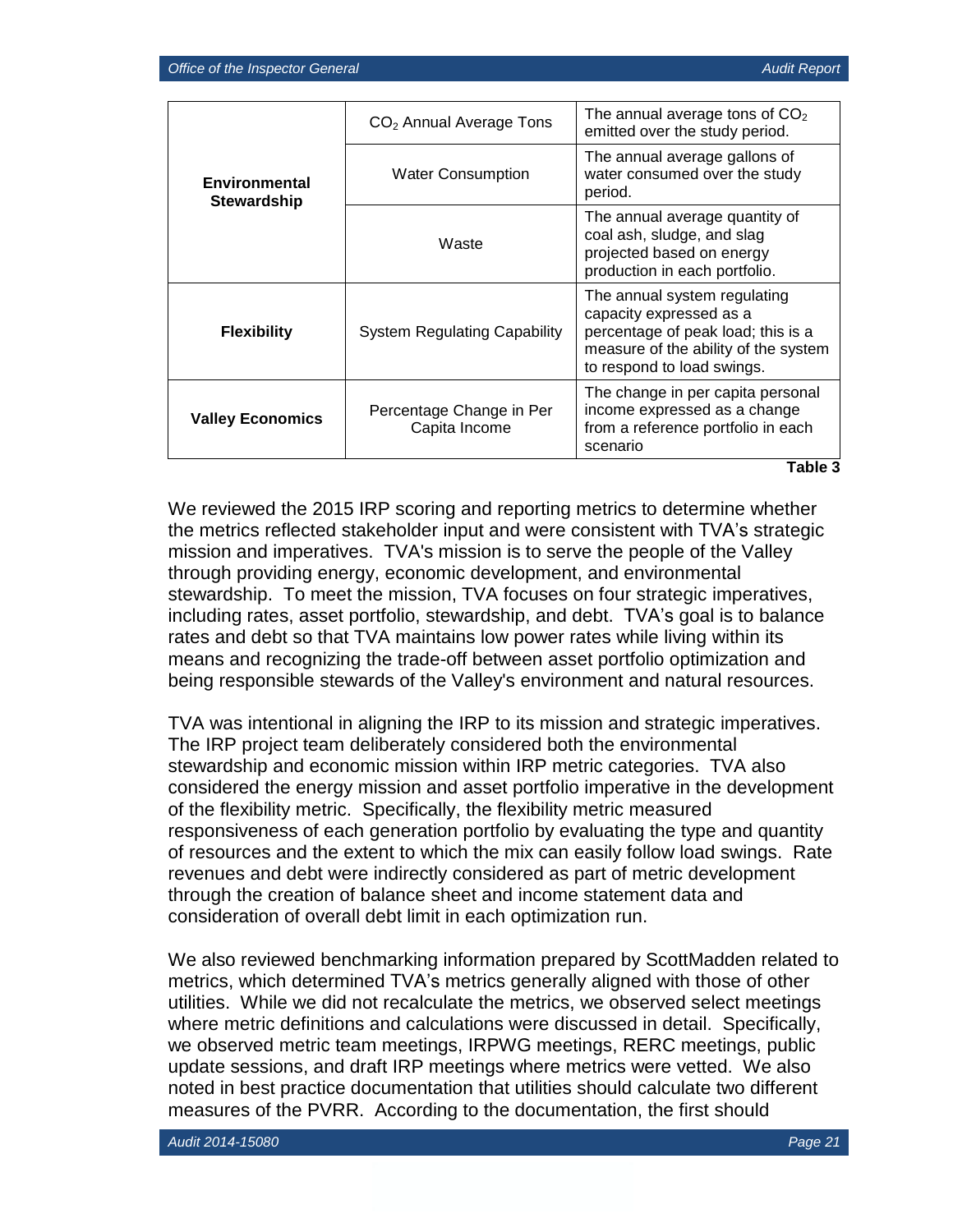measure the variability of resulting PVRR costs under the different scenarios and the second should measure the severity of any bad outcomes. TVA's PVRR calculation applies an 8-percent discount rate and is the present day value of all future costs for the study period, discounted to reflect the time value of money and other factors such as investment risk. TVA indirectly considered the second measure in its risk ratio calculation. The risk ratio is a measure of risk that plan cost will exceed the expected value. This metric is calculated by dividing the difference between higher cost section of the cost distribution and the expected value by the expected value.

#### **Sensitivities**

Sensitivities were generated for nuclear, EE and demand response, renewables, resources, and key drivers. Through meeting observations, we determined the sensitives were generated in response to stakeholder questions and concerns. We also noted the overall conclusion of the sensitivity results confirmed TVA's original case study results formed a reasonable boundary of future resource additions.

## **SEIS**

We evaluated whether the draft SEIS addressed all relevant environmental factors. To evaluate the draft SEIS, we (1) interviewed TVA personnel and observed IRP meetings, (2) determined whether lessons learned from 2011 were incorporated into the SEIS process, (3) reviewed available benchmarking information, (4) determined whether the draft SEIS incorporated relevant EIA and APPA information, and (5) compared the 2011 EIS with the draft 2015 SEIS. Based on our review of this information, we determined considerations included in the SEIS were adequate. According to the NEPA Compliance Specialist, lessons learned identified in the 2011 IRP included integration with the IRP development teams earlier than in the 2011 EIS. We confirmed this lesson learned was incorporated into the 2015 IRP process.

The NEPA Compliance Specialist also identified benchmark sources for the SEIS as the Bonneville Power Administration, the Pacific Northwest Planning Council, and Public Service New Mexico. Based on the NEPA Compliance Specialist's descriptions of the source information, we reviewed source documentation and concluded the process for benchmarking the environmental review was adequate. We also compared TVA environmental consideration in the SEIS process to relevant EIA and APPA information and identified no exceptions.<sup>32</sup> As part of our review, we compared the 2011 EIS to the 2015 draft SEIS and did not identify differences that needed to be addressed in the 2015 draft SEIS.

 $\overline{\phantom{a}}$ 

We did not compare EPA information to the SEIS but rather relied on the collective experience and knowledge of SEIS contributors to cover relevant EPA topics.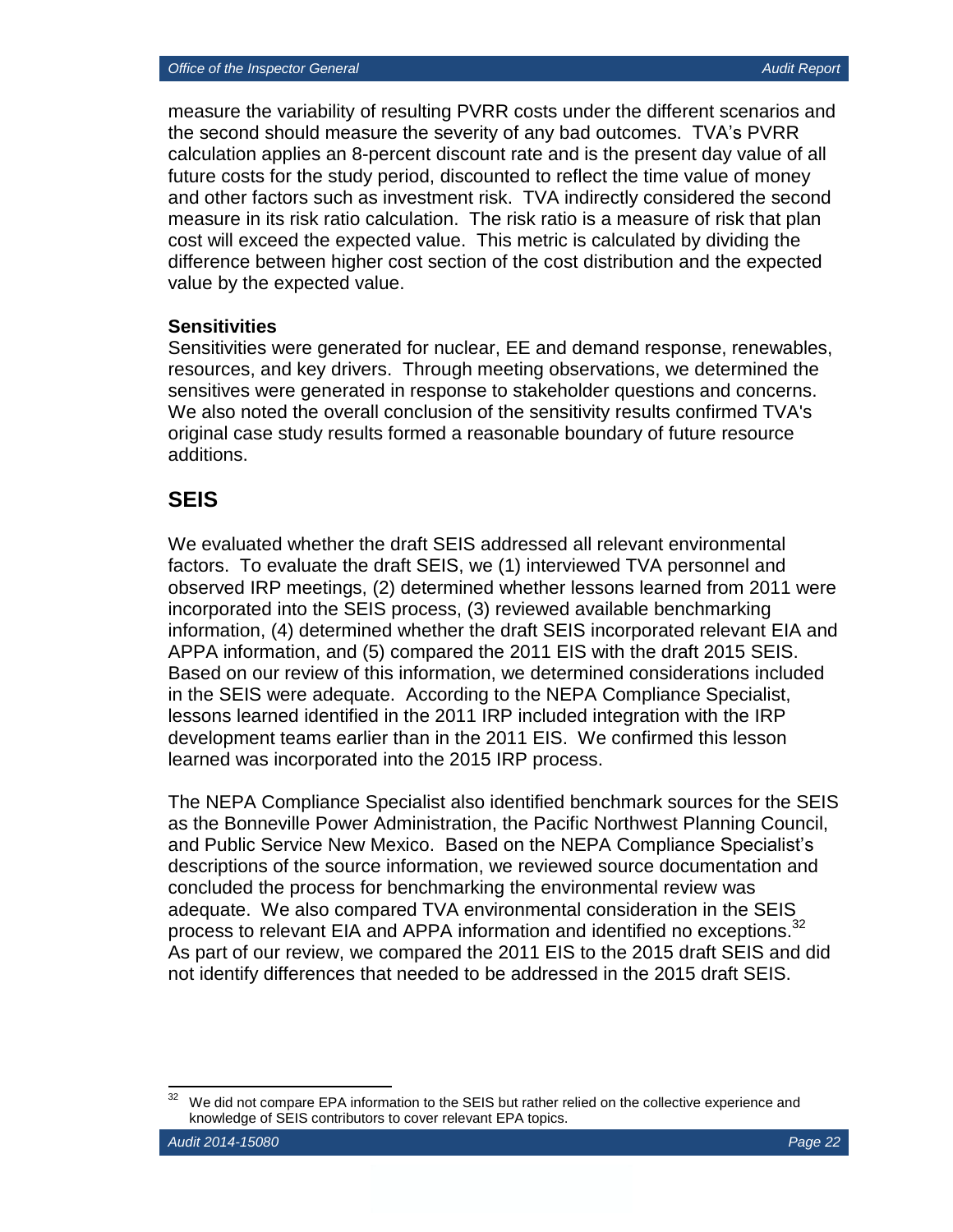## **CONCLUSION**

Developing a plan to address future events is difficult considering forecasts are always erroneous; however, contingency planning is necessary in an ever-changing environment. There are many considerations in planning for unforeseen events spanning 20 years into the future. In our opinion, TVA's process for developing the 2015 IRP adequately considered alternative scenarios and strategies to develop such a tool. Collaborating with external stakeholders not only enhanced the planning process but also served to educate the public about resource planning at TVA. While all parties in the process did not always agree on decisions made, the collaboration exhibited by internal and external stakeholders was a testament to the dedication of these individuals to aid in the creation of a robust IRP.

We applaud the efforts of the IRP project team to foster continuous improvement within the IRP process. Specifically, the team incorporated lessons learned from the 2011 IRP and considered modeling of resources, such as EE and transmission. Additional continuous improvement efforts included the identification of lessons learned from the 2015 IRP to be incorporated into future IRPs.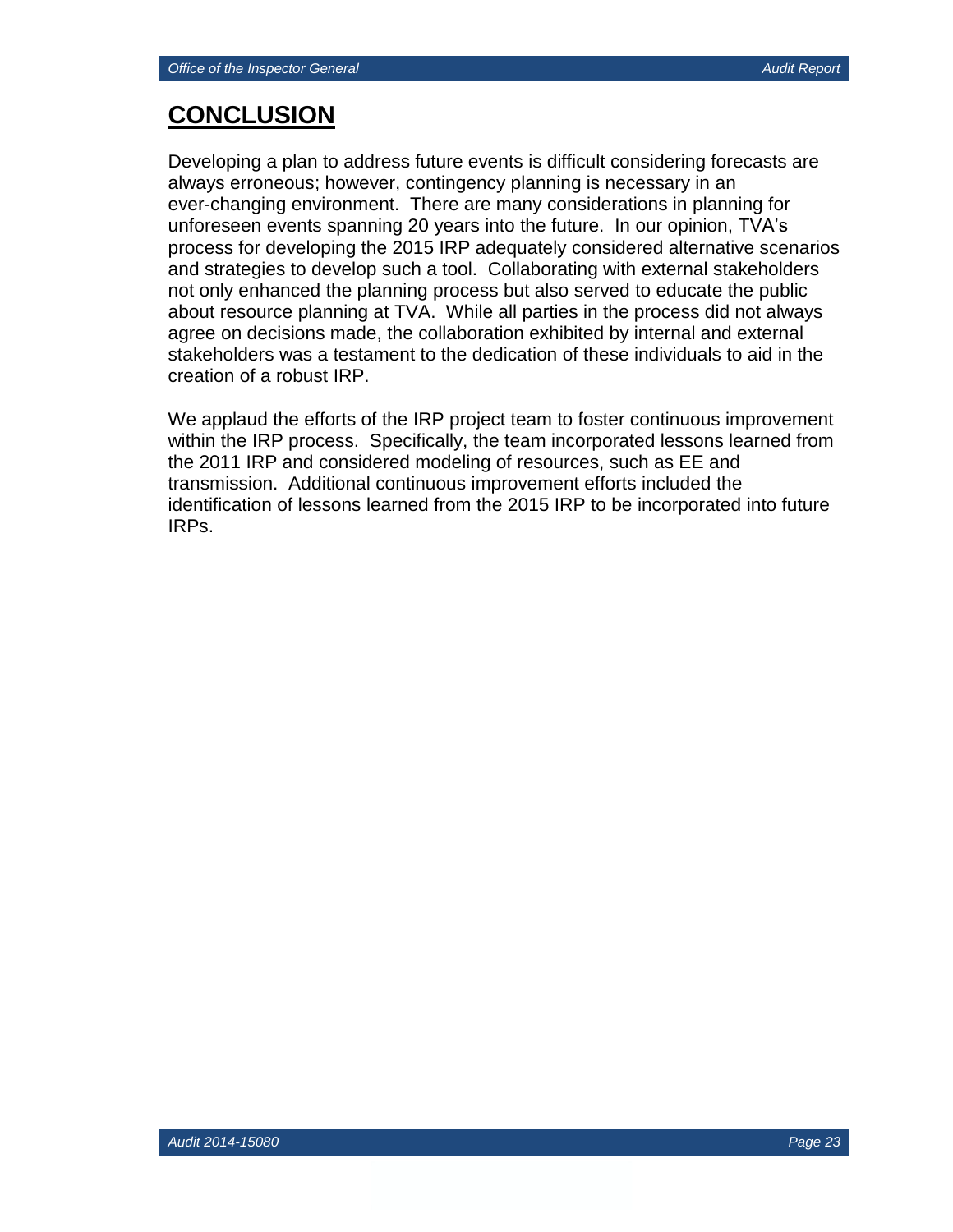## **OBJECTIVE, SCOPE, AND METHODOLOGY**

We evaluated the adequacy of the Tennessee Valley Authority's (TVA) development process for the 2015 Integrated Resource Plan (IRP), including demand-side and supply-side strategies. The scope of our audit included the commencement of the IRP process on October 31, 2013, through the IRP's approval by the TVA Board of Directors on August 21, 2015, and the corresponding Supplemental Environmental Impact Statement (SEIS). We conducted this audit in conjunction with the development of the IRP, periodically providing results of our analysis to TVA management. We obtained an understanding of internal controls related to our audit objective but did not perform testing of internal controls. To achieve our objective, we evaluated the IRP framework; data inputs; scenarios, strategies, and metrics; the environmental factors in the SEIS; and the draft and final IRP and SEIS. To evaluate the adequacy of the process, we assessed whether the:

- IRP was adequately designed to allow for internal and external stakeholder input by:
	- Interviewing the IRP Project Manager to reflect plans for obtaining input from the TVA Board and external stakeholders, including elected officials and the public.
	- Interviewing (1) select internal stakeholders and (2) TVA liaisons with external stakeholders to obtain feedback regarding the IRP process for input.
	- Attending select internal and external stakeholder meetings to observe whether input was allowed into the process.
- IRP framework included an adequate risk analysis covering relevant internal and external risks by:
	- Obtaining the Government Accountability Office's (GAO) October 2011 report on TVA resource planning, "Full Consideration of Energy Efficiency and Better Capital Expenditures Planning Are Needed," and comparing relevant findings and recommendations from the GAO's report on TVA's 2011 IRP to the 2015 IRP process.
	- Interviewing the IRP Project Manager for risks pertaining specifically to the IRP project and risks identified in the GAO report. In addition, we interviewed project team members to obtain information related to the analysis of relevant risks.
	- Interviewing Enterprise Risk Management personnel to determine whether their input was obtained and/or considered in the IRP process.
	- Reviewing second and fourth quarter 2013 organizational risk maps to identify risks related to minimal load growth for comparison to risks identified within the IRP process to determine whether high-level risks have been considered.
	- Reviewing the United States (U.S.) Energy Information Administration's (EIA) Annual Energy Outlook (AEO) 2013 risk considerations for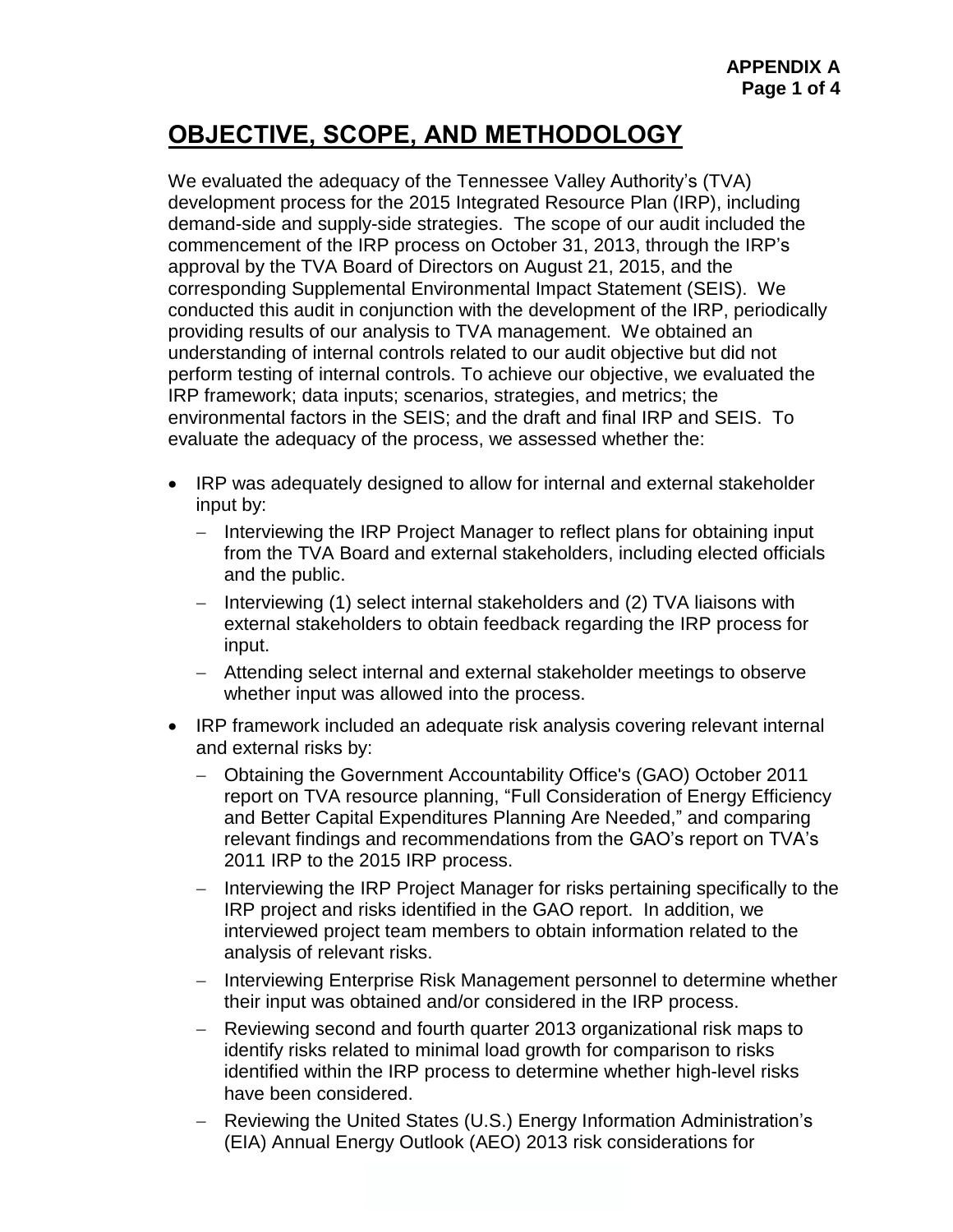comparison with risks considered in the IRP to determine whether risks were considered.

- IRP framework (1) reflected government and industry common and best practices and (2) incorporated lessons learned by:
	- Identifying common practices related to IRP processes. These included practices identified by American Council for an Energy-Efficient Economy (ACEEE); GAO; American Public Power Association (APPA); Hirst, Goldman, and Hopkins<sup>1</sup> through scholarly research; and Synapse Energy Economics<sup>2</sup> through a survey of state integrated resource planning rules and requirements, dated April 28, 2011.
	- Identifying and reviewing governmental and industry best practices related to IRP framework for comparison to TVA practices. These best practices included information prepared for the U.S. Agency for International Development by the Tellus Institute<sup>3</sup> and data from Synapse Energy Economics.
	- Interviewing TVA personnel to identify (1) resource-planning best practices, (2) lessons learned from the 2011 IRP, and (3) actions taken by TVA to incorporate best practices into the IRP framework.
- IRP scenarios and associated uncertainties and strategies, including related attributes, were reasonable by:
	- Observing IRP team meetings and reviewing documentation for the development of (1) scenarios and associated uncertainties and (2) strategies and associated attributes.
	- Comparing TVA-developed scenarios and strategies to the EIA-developed cases (i.e., scenarios) to determine whether scenarios and strategies were designed to address "plausible futures" and were reasonable. We also compared gross domestic product data, nonfarm employment rates, consumer price index, and gas and coal prices to the 2013 and 2014 EIA AEOs.
	- Reviewing ScottMadden benchmarking results for comparison of TVA-developed scenarios and uncertainties as well as strategies to comparable utilities.
	- Comparing select uncertainties including carbon dioxide  $(CO<sub>2</sub>)$  prices, demand, load, and on-peak power prices to values in the 2015 strategic power supply plan (PSP), which was used as the Current Outlook for modeling.
	- Comparing  $CO<sub>2</sub>$  prices with the U.S. government's social cost of carbon as this was considered an authoritative source.

 1 Eric Hirst was an employee of Oak Ridge National Laboratory; Charles Goldman was an employee of Lawrence Berkeley Laboratory; and Mary Ellen Hopkins was with The Fleming Group in Washington, D.C. Articles included "Integrated Resource Planning: Electric and Gas Utilities in the USA," dated 1991; and "Creating the Future Integrated Resource Plan for Electric Utilities," dated 1991.

<sup>&</sup>lt;sup>2</sup> Synapse Energy Economics is a research and consulting firm specializing in energy, economic, and environmental topics.

<sup>3</sup> Tellus Institute is a nonprofit research and policy organization based in Boston, Massachusetts.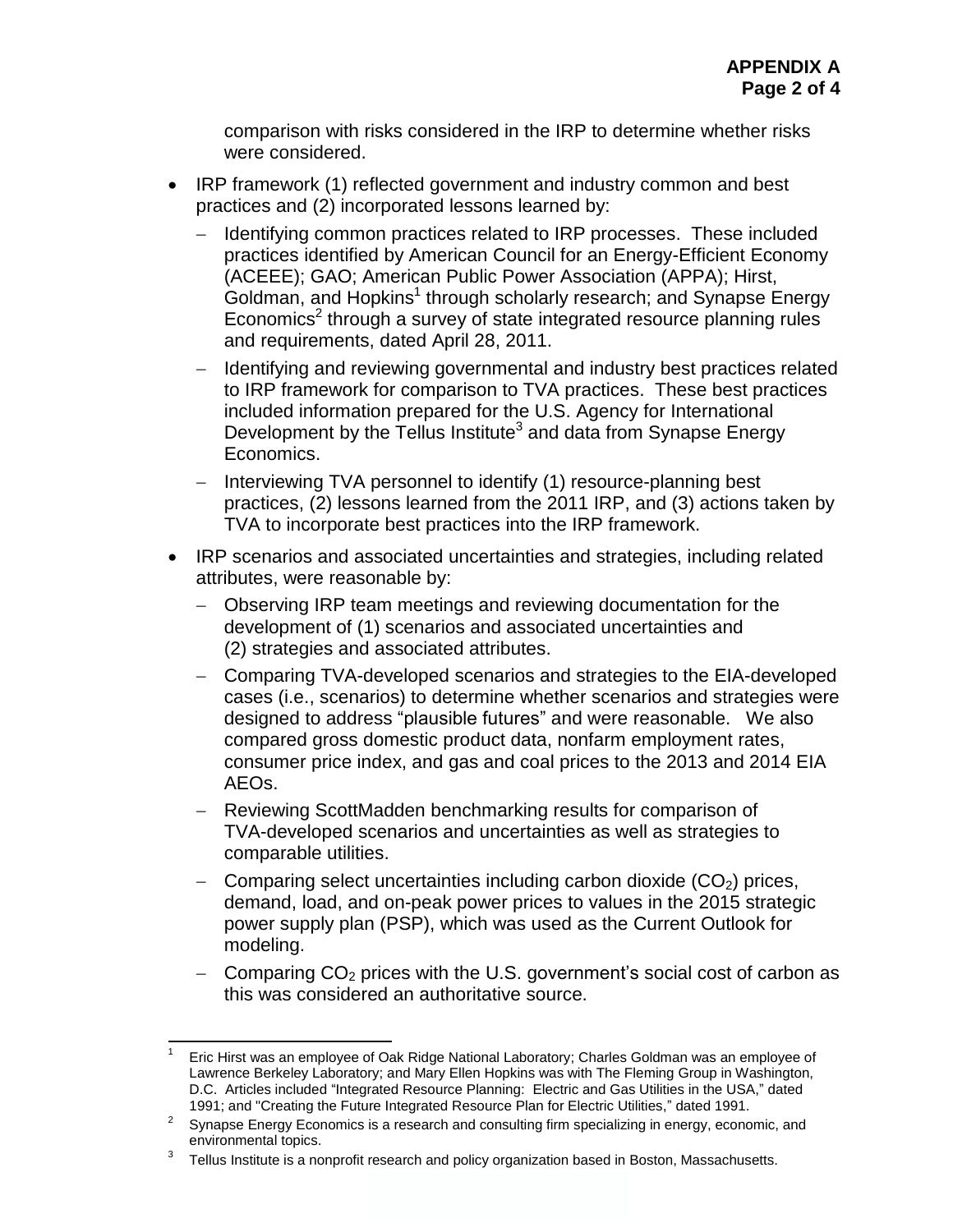- IRP modeling demand-side and supply-side inputs, including forecasting, were reasonable by:
	- Observing IRP team meetings and reviewing documentation for the development of modeling as well as forecasting inputs and techniques.
	- Reviewing ScottMadden benchmarking results for TVA's modeling approach, analysis, evaluation criteria scorecard, and trends in comparison with other utilities.
	- Comparing TVA modeling inputs with associated information from the EIA, Electric Power Research Institute, Edison Electric Institute, APPA, North American Reliability Corporation, Nuclear Energy Institute, and ACEEE. The comparison included conducting searches of key demand-side and supply-side topics from the sources listed and comparing the results to areas considered or included in the IRP. We did not examine modeling systems or recalculate modeling results.
	- Comparing select inputs from TVA's 2015 strategic PSP to the IRP Current Outlook to determine whether there were any inconsistencies.
	- Reviewing conclusions performed by Navigant Consulting on IRP modeling results, including work related to modeling transmission inputs, to identify any inconsistencies.
	- Obtaining explanations for and observing demonstrations of TVA modeling and forecasting systems and software, including System Optimizer; 4 MIDAS;<sup>5</sup> PI Plus model by Regional Economic Models, Incorporated;<sup>6</sup> and AURORAxmp electricity market forecasting tool.
- Analysis and evaluation of IRP results were reasonable by:
	- Observing IRP team meetings and reviewing documentation for the development of metrics.
	- Comparing scoring metrics with TVA's mission and imperatives to identify inconsistencies.
	- Reviewing sensitivities for comparison with stakeholder concerns to identify inconsistencies.
- Draft SEIS considered relevant environmental factors by:
	- Observing IRP meetings and interviewing select TVA staff to determine whether relevant input was considered and incorporated into the process.
	- Reviewing the 2011 Environmental Impact Statement for lessons learned and items to be carried forward to the future SEIS, comparing this

 $\frac{1}{4}$ System Optimizer is a capacity optimization model that uses a simplified dispatch algorithm to compute production costs and a "representative hours" approach in which average generation and load values in each representative period within a week are scaled up appropriately to span all hours of the week and days of the months.

<sup>&</sup>lt;sup>5</sup> MIDAS is a strategic planning software tool that uses a chronological production costing algorithm with financial planning data to assess plan cost, system rate impacts, and financial risk.

<sup>6</sup> PI Plus is used to model "the multiplier effects of each strategy's expenditures that stimulate the regional economy and its electric bills." TVA's model has been tailored to the TVA region by county and optimized to capture the interindustry and interregional linkages with surrounding counties and the rest of the U.S.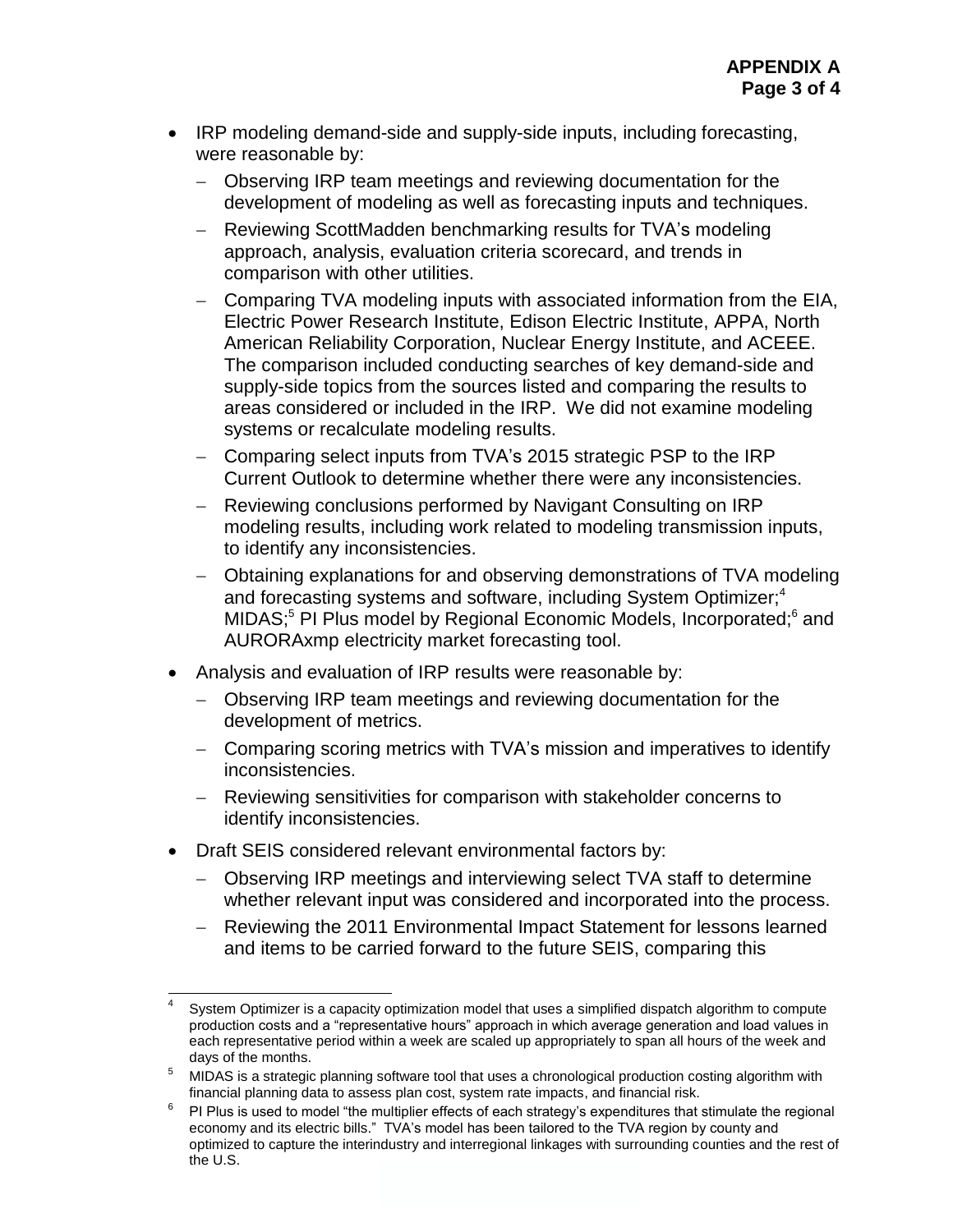information with the draft SEIS, and communicating observations to the National Environmental Policy Act's Compliance Specialist.

- Reviewing benchmarking information, where available, related to the SEIS process to determine whether benchmarking information was incorporated or considered in the process.
- Determining whether environmental metrics (1) reflected stakeholder input and (2) were consistent with TVA's strategic objectives and mission.
- Reviewing information from the EIA and APPA, which included reference to Environmental Protection Agency sources, to determine whether relevant information was considered in the IRP SEIS process.
- Draft and final IRP and SEIS documents reasonably incorporated feedback TVA received in response to the draft report, aligned with TVA's mission and strategic objectives, and included reasonable risk responses to achieving those objectives by:
	- Reviewing communications to the TVA Board to determine engagement in the process and incorporation of feedback.
	- Interviewing internal stakeholders to obtain feedback concerning whether input was incorporated into the final reports.
	- Reviewing external stakeholder input to determine if it was considered in final documents.
	- Reviewing the final IRP and SEIS for alignment with TVA's mission and strategic objectives and if it included reasonable risk response.

Our fieldwork was conducted from November 2013 to September 2015. We conducted this performance audit in accordance with generally accepted government auditing standards. Those standards require we plan and perform the audit to obtain sufficient, appropriate evidence to provide a reasonable basis for our findings and conclusions based on our audit objective. We believe the evidence obtained provides a reasonable basis for our findings and conclusions based on our audit objective.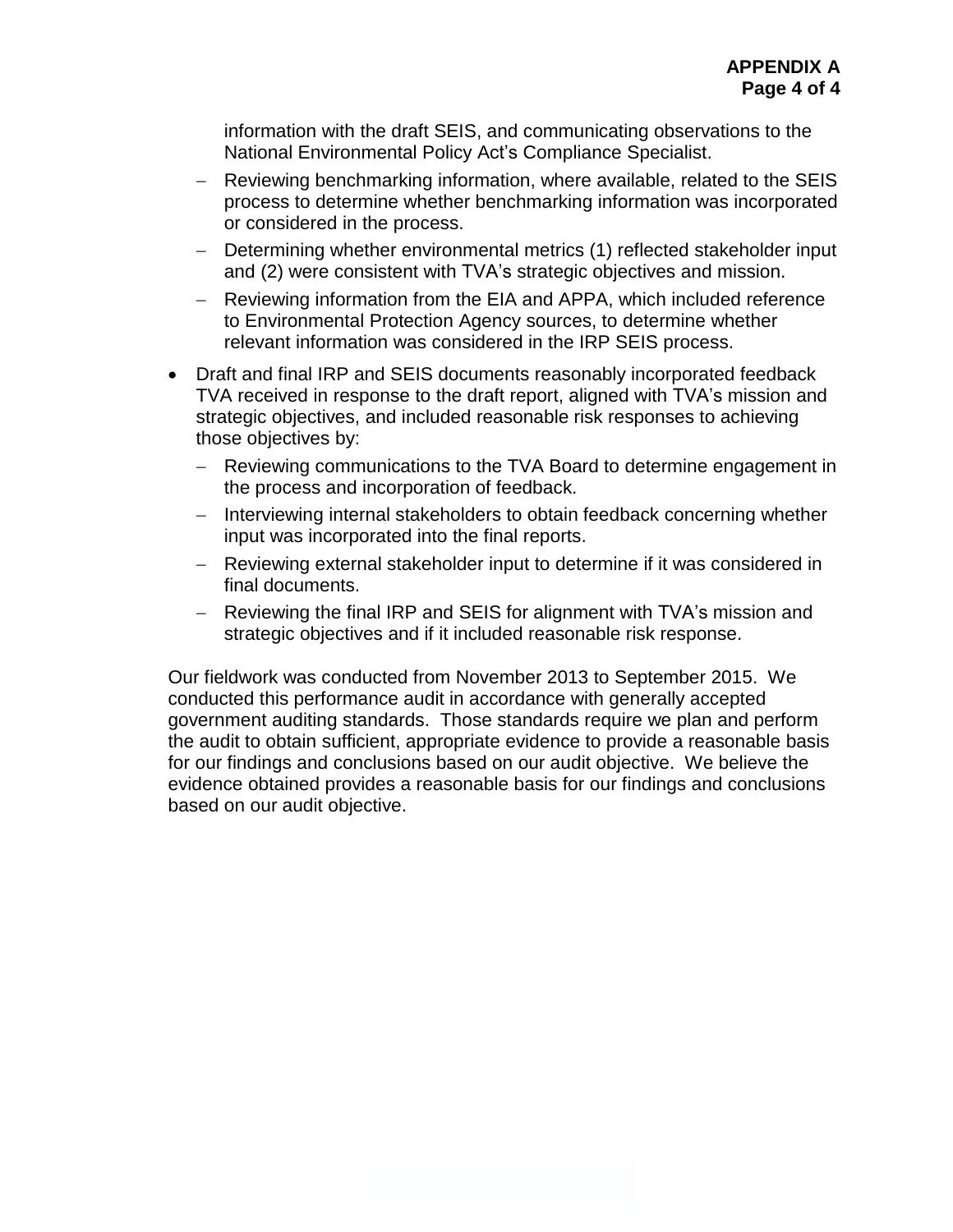# **Comparison of TVA's 2015 IRP to Other IRP Practices**

|                                                                                                                                                                                              |              | <b>Common Practices</b> |            |             |                                        |                    |                                 | <b>Best Practices</b>     |                |
|----------------------------------------------------------------------------------------------------------------------------------------------------------------------------------------------|--------------|-------------------------|------------|-------------|----------------------------------------|--------------------|---------------------------------|---------------------------|----------------|
| <b>Practice</b>                                                                                                                                                                              | <b>TVA</b>   | <b>ACEEE</b>            | <b>GAO</b> | <b>APPA</b> | Hirst,<br>Goldman, &<br><b>Hopkins</b> | Hirst &<br>Goldman | <b>Synapse</b><br><b>Survey</b> | <b>U.S.</b><br><b>AID</b> | <b>Synapse</b> |
| Explicit objectives in qualitative<br>terms                                                                                                                                                  | $\checkmark$ |                         |            |             |                                        | $\checkmark$       | ✓                               | $\checkmark$              |                |
| Quantifiable criteria for measuring<br>achievement of each objective                                                                                                                         | $\checkmark$ |                         |            |             |                                        |                    |                                 | $\checkmark$              |                |
| Inclusion of regulatory<br>requirements                                                                                                                                                      | ✔            |                         |            |             |                                        |                    |                                 | ✔                         |                |
| Input from stakeholder groups<br>(customers, environmental<br>organizations, independent power<br>producers, government<br>organizations, chambers of<br>commerce) and technology<br>experts | ✓            |                         |            |             |                                        |                    | ✓                               | ✓                         |                |
| 5-30-year planning horizon                                                                                                                                                                   | $\checkmark$ |                         |            |             |                                        | $\checkmark$       | $\checkmark$                    | $\checkmark$              | ✔              |
| Data on demand & load growth                                                                                                                                                                 | $\checkmark$ |                         |            |             |                                        |                    | $\checkmark$                    | $\checkmark$              |                |
| Demand forecast using<br>econometric analysis, end-use<br>simulation, or a combination of<br>the two                                                                                         |              |                         |            |             |                                        |                    |                                 | ✔                         |                |
| Range of forecasts to reduce<br>uncertainty                                                                                                                                                  | $\checkmark$ |                         | ✓          |             |                                        | ✓                  |                                 |                           |                |
| Capacity planning including<br>reserves & reliability                                                                                                                                        | $\checkmark$ |                         | ✓          |             |                                        |                    | ✔                               | ✓                         |                |
| Capacity gap - need for<br>additional resources                                                                                                                                              |              |                         |            |             |                                        |                    |                                 |                           |                |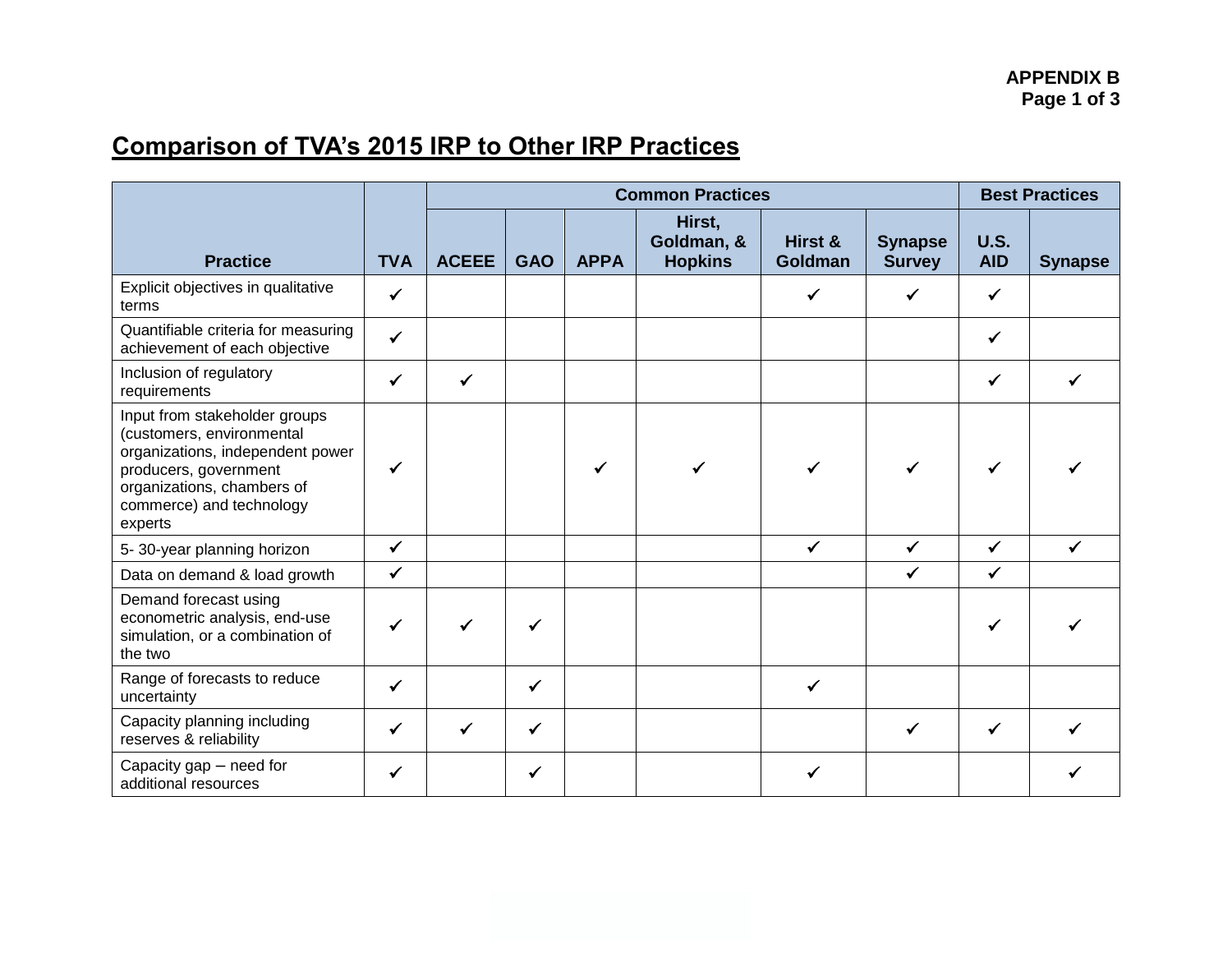## **APPENDIX B Page 2 of 3**

|                                                                                                                                                                                                                           |              |              | <b>Common Practices</b> |              |                                        |                    |                                 |                           | <b>Best Practices</b> |  |  |
|---------------------------------------------------------------------------------------------------------------------------------------------------------------------------------------------------------------------------|--------------|--------------|-------------------------|--------------|----------------------------------------|--------------------|---------------------------------|---------------------------|-----------------------|--|--|
| <b>Practice</b>                                                                                                                                                                                                           | <b>TVA</b>   | <b>ACEEE</b> | <b>GAO</b>              | <b>APPA</b>  | Hirst,<br>Goldman, &<br><b>Hopkins</b> | Hirst &<br>Goldman | <b>Synapse</b><br><b>Survey</b> | <b>U.S.</b><br><b>AID</b> | <b>Synapse</b>        |  |  |
| Inclusion of all feasible supply-<br>side, demand-side, &<br>transmission resources available<br>within the planning period,<br>including fuel & technology<br>diversity                                                  | ✔            |              |                         |              |                                        |                    |                                 |                           |                       |  |  |
| Inclusion of generating unit<br>retirements & decommissioning<br>costs                                                                                                                                                    | ✔            |              |                         |              |                                        |                    | ✓                               |                           |                       |  |  |
| Inclusion of environmental/social<br>factors and costs through<br>characterization/description,<br>ranking/weighting, control costs,<br>damage assessment, or emission<br>targets (but completed as<br>separate document) | ✓            |              |                         |              |                                        |                    |                                 |                           |                       |  |  |
| Inclusion of emissions treatment<br>& waste disposal                                                                                                                                                                      | $\checkmark$ |              |                         |              |                                        |                    |                                 | $\checkmark$              |                       |  |  |
| Inclusion of economic<br>development considerations                                                                                                                                                                       | $\checkmark$ |              |                         |              | ✔                                      | ✓                  |                                 |                           |                       |  |  |
| Economic screening                                                                                                                                                                                                        | $\checkmark$ | $\checkmark$ |                         | $\checkmark$ | ✔                                      | $\checkmark$       |                                 | $\checkmark$              | ✔                     |  |  |
| Scenario/strategy analysis of<br>internal & external factors,<br>including availability, unit size,<br>capital cost, lead time, operating<br>& fuel costs, reliability, flexibility,<br>load shapes, & reserves           | ✓            |              |                         |              |                                        |                    |                                 |                           |                       |  |  |
| Sensitivity analysis by using base<br>case (best estimate) & several<br>high/low alternative forecasts                                                                                                                    | ✓            |              |                         |              |                                        | ✓                  |                                 |                           |                       |  |  |